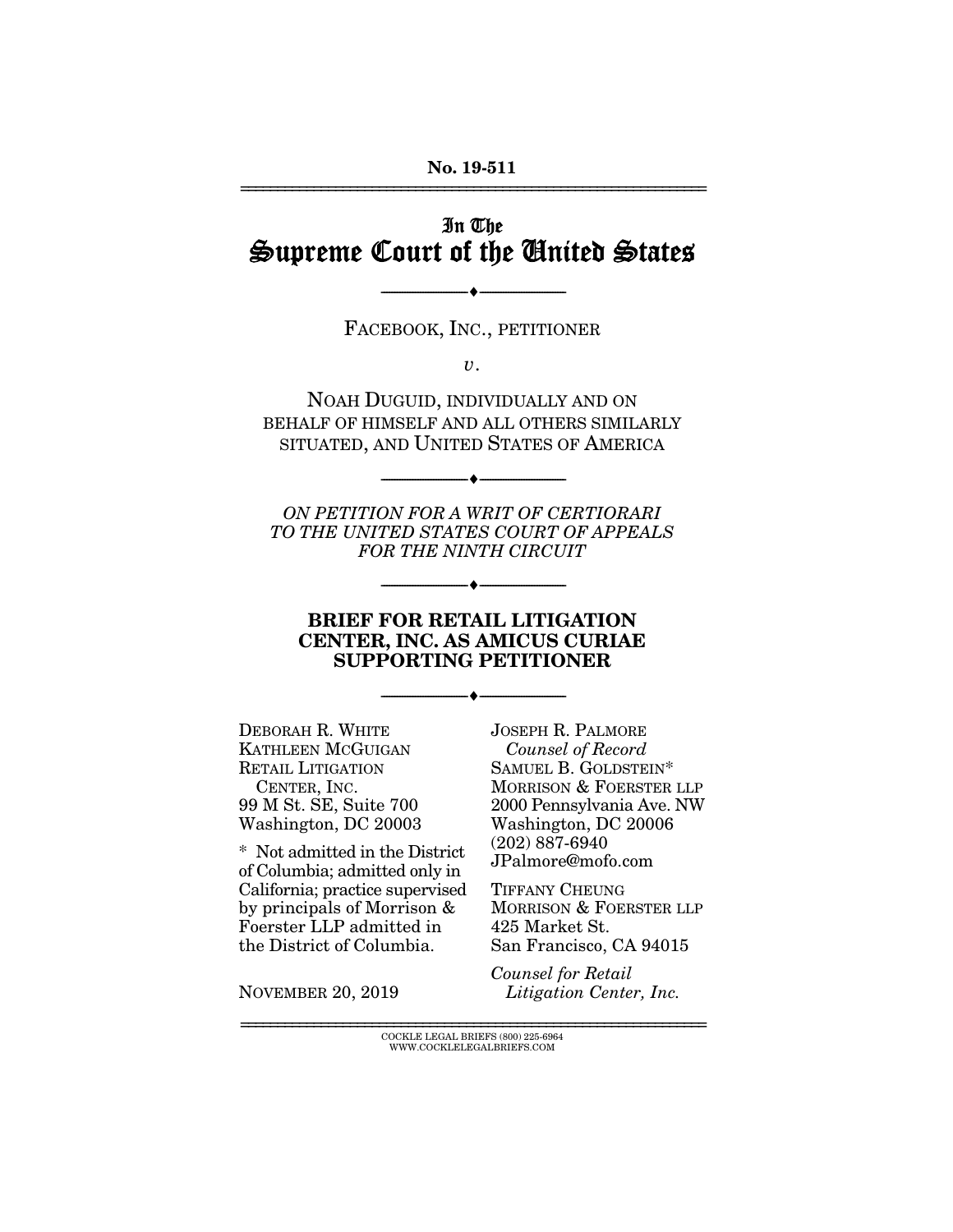# TABLE OF CONTENTS

|                                                                                                                | Page |
|----------------------------------------------------------------------------------------------------------------|------|
| INTEREST OF AMICUS CURIAE                                                                                      | 1    |
| INTRODUCTION AND SUMMARY OF ARGU-                                                                              | 3    |
|                                                                                                                | 3    |
| THE NINTH CIRCUIT'S ERRONEOUS DEF-<br>I.<br>INITION OF AN ATDS WILL HAVE SIGNIF-<br>ICANT ADVERSE CONSEQUENCES | 5    |
| Mobile Communications With Consum-<br>$A_{\cdot}$<br>ers Are Ubiquitous In Daily Life                          | 6    |
| The Ninth Circuit's Interpretation Will<br>В.<br>Discourage Communications Consum-                             | 8    |
| The Ninth Circuit's Decision Will Spur<br>$\mathbf C$<br>Even More Abusive TCPA Litigation                     | 10   |
| THE NINTH CIRCUIT'S INTERPRETATION<br>II.                                                                      | 15   |
| The Ninth Circuit Had No Basis For<br>$A_{\cdot}$<br>Disregarding Basic Rules Of Statutory                     | 17   |
| The Ninth Circuit's Interpretation Is<br><b>B.</b><br>Inconsistent With The Legislative His-                   | 23   |
| The Ninth Circuit's Interpretation Raises<br>C.<br>Serious First Amendment Concerns                            | 24   |
|                                                                                                                | 27   |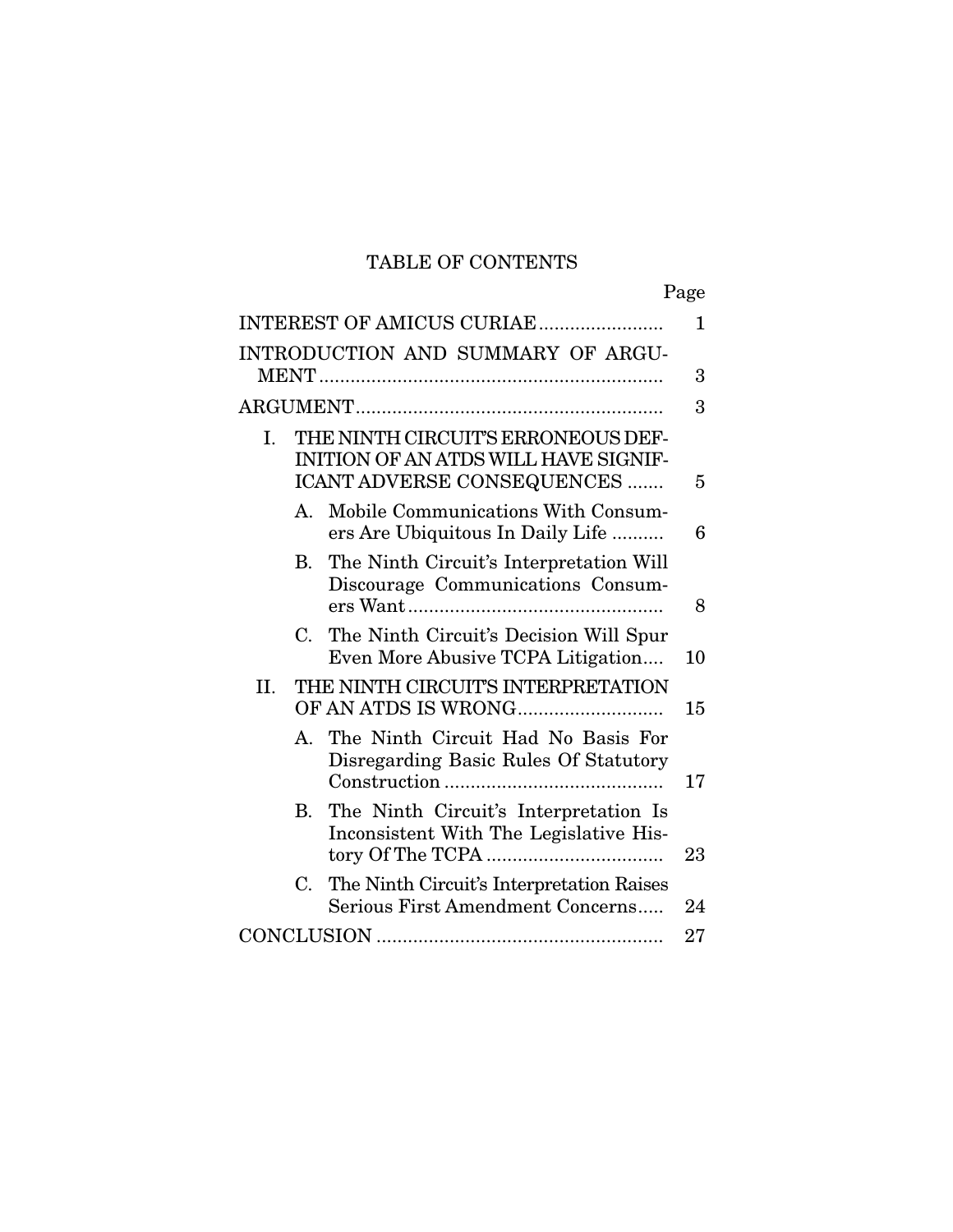# TABLE OF AUTHORITIES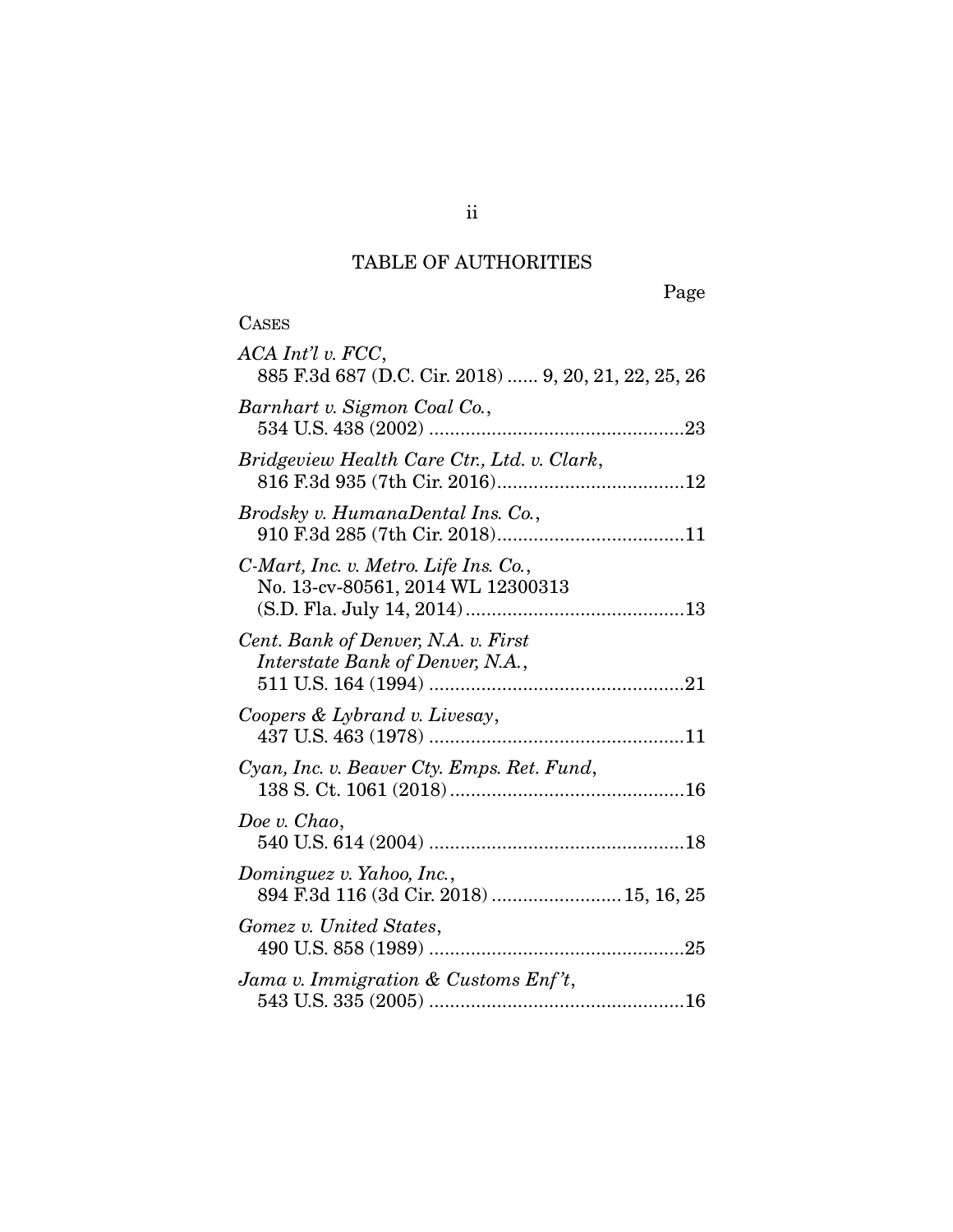| Kinder v. Allied Interstate, Inc.,<br>No. E047086, 2010 WL 2993958                        |
|-------------------------------------------------------------------------------------------|
| Marks v. Crunch San Diego, LLC,<br>904 F.3d 1041 (9th Cir. 2018) 6, 9, 17, 18, 19, 20, 22 |
| Meyer v. Portfolio Recovery Assocs., LLC,                                                 |
| Morris v. UnitedHealthcare Ins. Co.,<br>No. 15-cv-638, 2016 WL 7115973                    |
| New York v. Ferber,                                                                       |
| Nielsen v. Preap,                                                                         |
| Rowland v. Cal. Men's Colony,                                                             |
| Satterfield v. Simon & Schuster, Inc.,                                                    |
| Stoops v. Wells Fargo Bank, N.A.,<br>197 F. Supp. 3d 782 (W.D. Pa. 2016)12, 13            |
| United States v. Williams,                                                                |
| Ward v. Rock Against Racism,                                                              |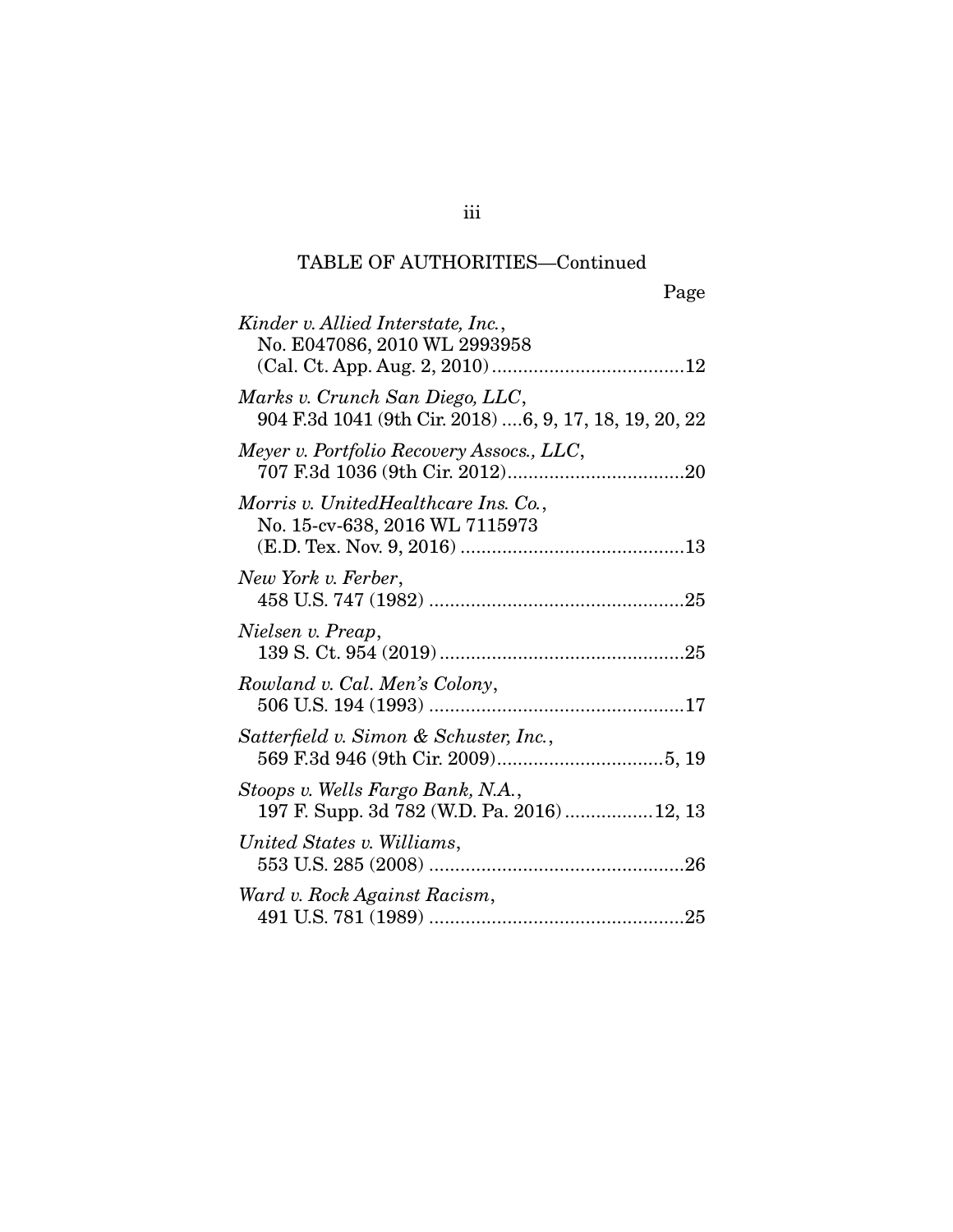Page

## **STATUTES**

| Telephone Consumer Protection Act of 1991,<br>Pub. L. No. 102-243, 105 Stat. 2394 3 |  |
|-------------------------------------------------------------------------------------|--|

## OTHER AUTHORITIES

| Alexis Kramer, Facebook Robocall Case Gives Jus-<br>tices Shot to Define Autodialer, Bloomberg L.                                              |
|------------------------------------------------------------------------------------------------------------------------------------------------|
| Antonin Scalia & Bryan A. Garner, Reading Law:<br>The Interpretation of Legal Texts (2012)16, 17                                               |
| Apple, <i>Genius Bar</i> , https://www.apple.com/retail/                                                                                       |
| Bank of America, Set Up Custom Alerts, https://<br>www.bankofamerica.com/online-banking/mobile-<br>and-online-banking-features/manage-alerts 8 |
| CVS Pharmacy, <i>Pharmacy Text Alerts</i> , https://                                                                                           |
| H.R. Rep. No. 102-317 (1991)  9, 23, 24, 25                                                                                                    |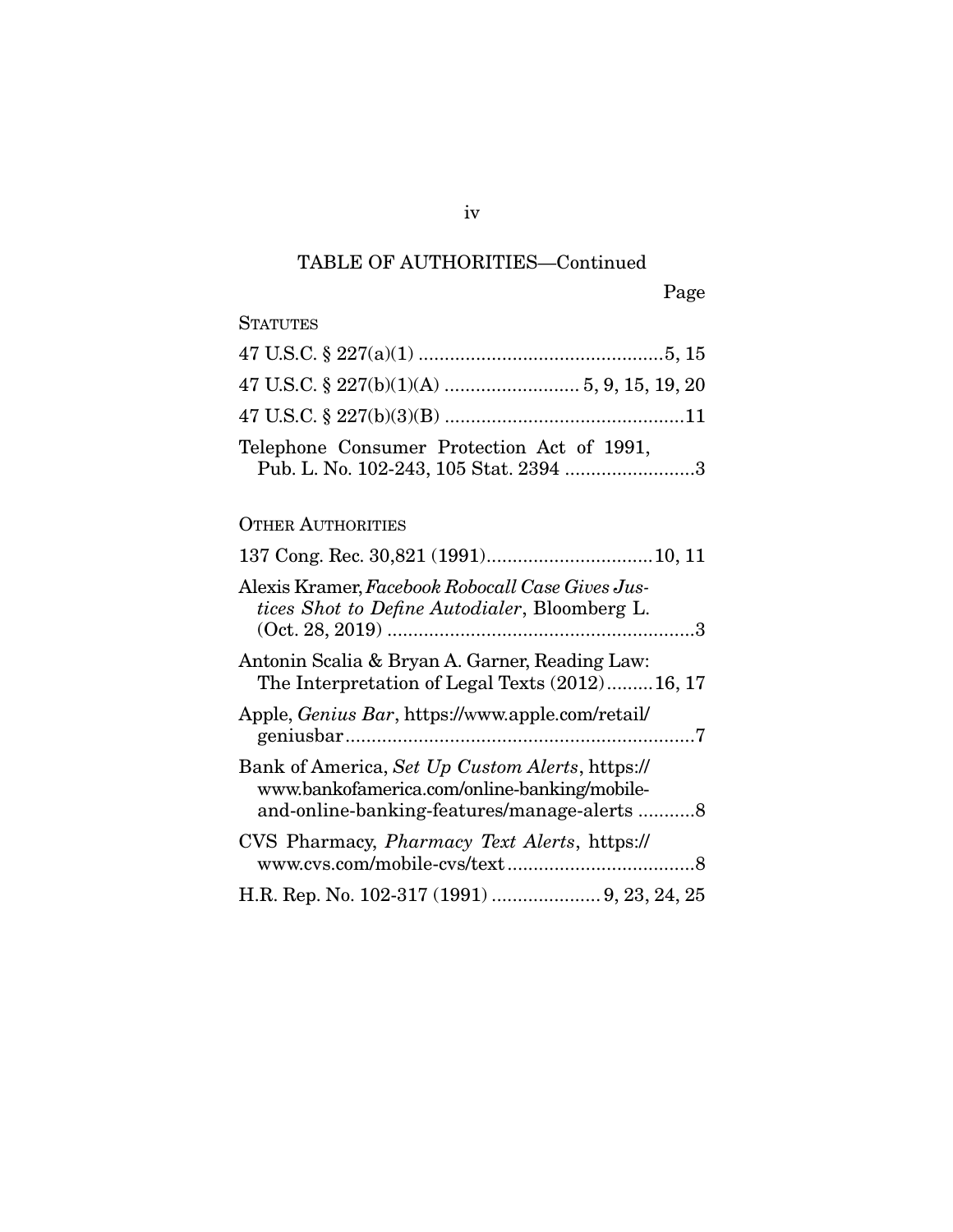| ۲<br>'aº<br>ρ |
|---------------|
|---------------|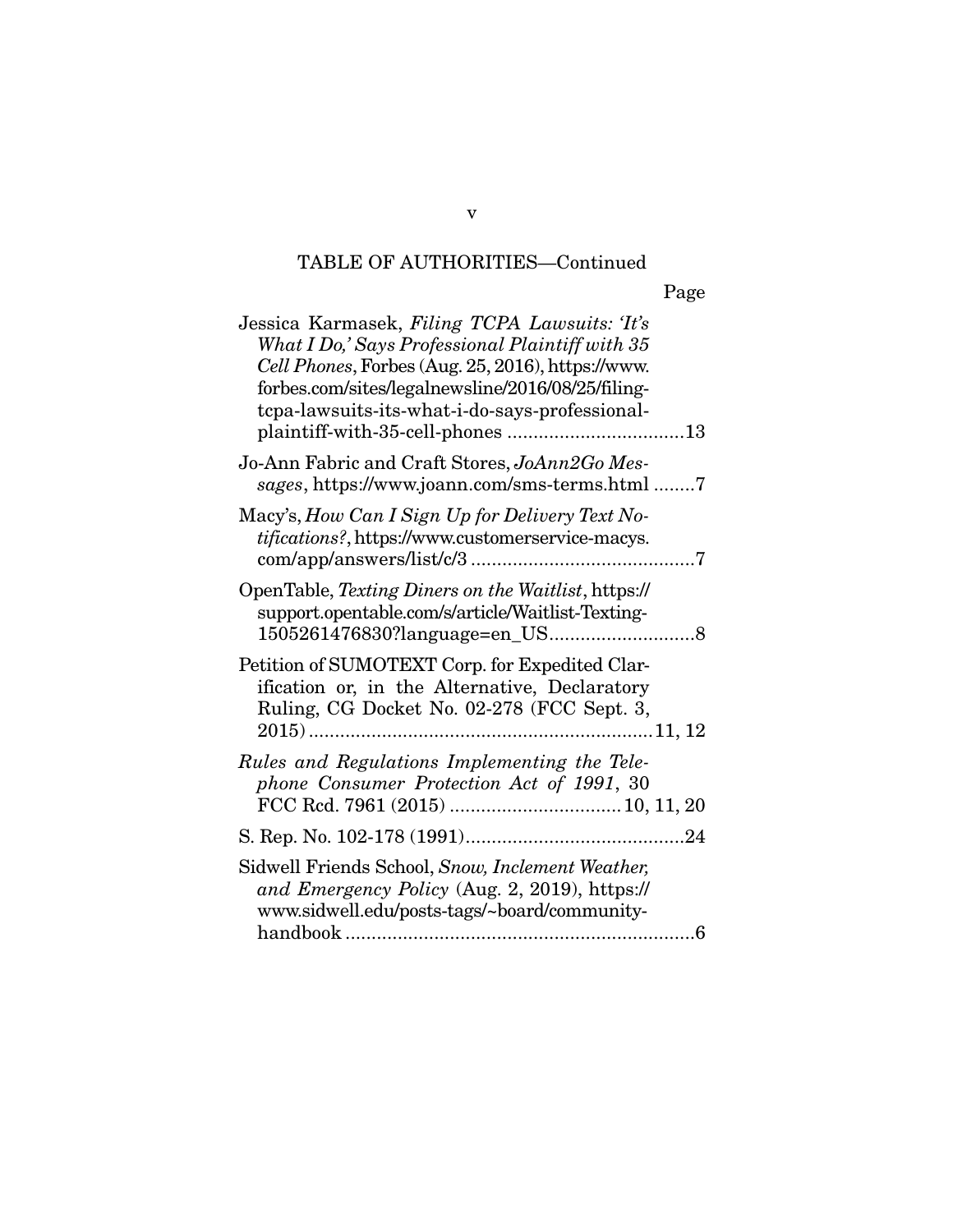Page

| Starbucks, How Do I Enroll in 2-Factor Authen-<br><i>tication?</i> , https://customerservice.starbucks.com/<br>app/answers/detail/a_id/6180/kw/2%20factor%                                              |  |
|---------------------------------------------------------------------------------------------------------------------------------------------------------------------------------------------------------|--|
| Stuart L. Pardau, <i>Good Intentions and the Road</i><br>to Regulatory Hell: How the TCPA Went from<br>Consumer Protection Statute to Litigation Night-<br>mare, 2018 U. Ill. J.L. Tech. & Pol'y 313 14 |  |
| Tr. of Hr'g on Pl.'s Standing at 12:3-5, Konopca<br>v. FDS Bank, No. 15-cv-1547 (D.N.J. Feb. 16,                                                                                                        |  |
| U.S. Chamber Inst. for Legal Reform, TCPA Lit-<br>igation Sprawl: A Study of the Sources and<br>Targets of Recent TCPA Lawsuits (Aug. 2017)11                                                           |  |
| WebRecon LLC, 2016 Year in Review: FDCPA<br>Down, FCRA & TCPA Up (Jan. 24, 2017),<br>https://webrecon.com/2016-year-in-review-fdcpa-                                                                    |  |
|                                                                                                                                                                                                         |  |

vi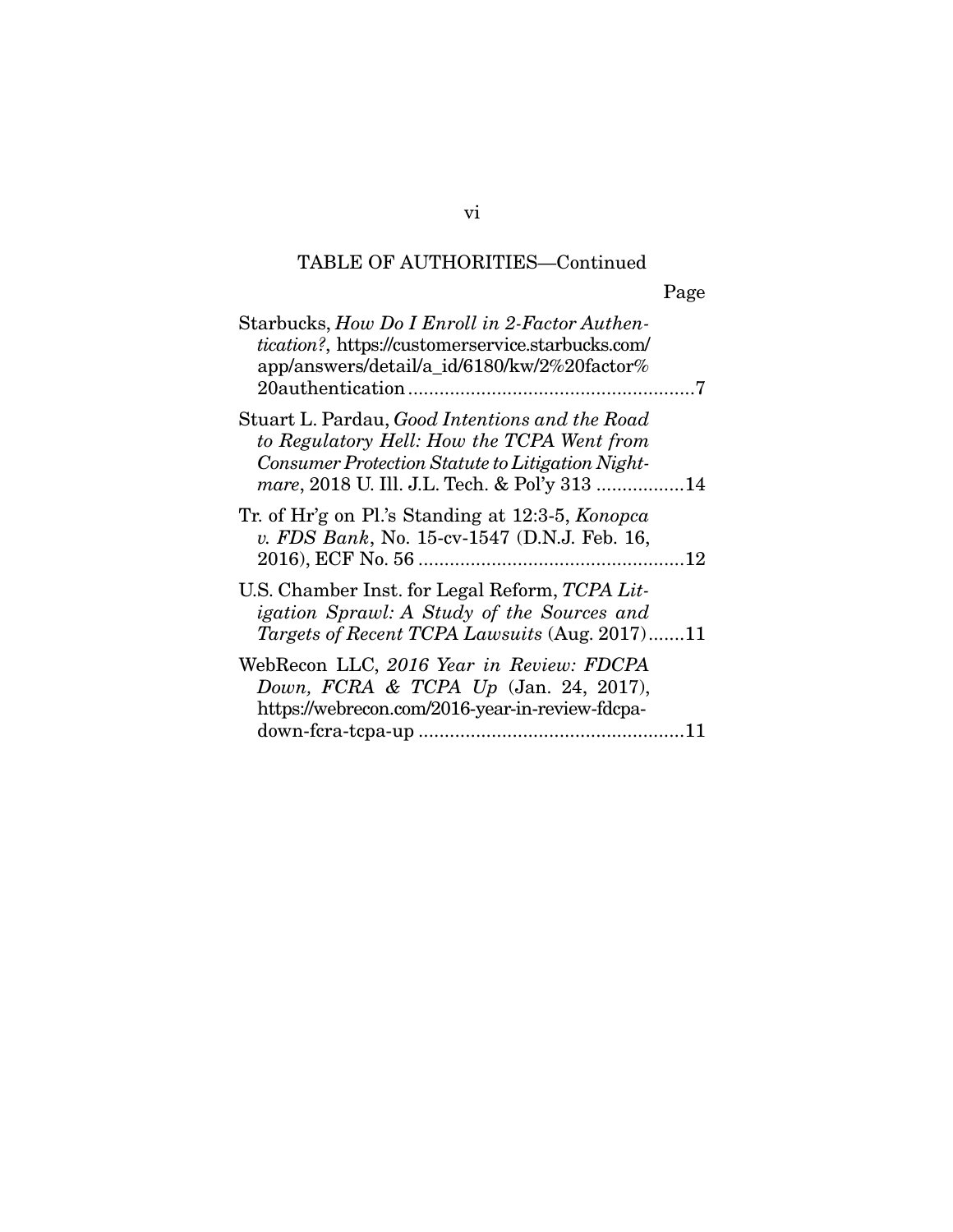### BRIEF FOR RETAIL LITIGATION CENTER, INC. AS AMICUS CURIAE SUPPORTING PETITIONER

The Retail Litigation Center, Inc. respectfully submits this brief as amicus curiae in support of petitioner.<sup>1</sup>

#### INTEREST OF AMICUS CURIAE

The Retail Litigation Center, Inc. ("RLC") is the only trade organization dedicated to representing the retail industry in the judiciary. The RLC's members include many of the country's largest and most innovative retailers. Collectively, they employ millions of workers throughout the United States, provide goods and services to tens of millions of consumers, and account for tens of billions of dollars in annual sales. The RLC seeks to provide courts with retail-industry perspectives on important legal issues impacting its members, and to highlight the potential industry-wide consequences of significant pending cases. Since its founding in 2010, the RLC has participated as an amicus in more than 150 judicial proceedings of importance to retailers.

<sup>&</sup>lt;sup>1</sup> No counsel for a party authored this brief in whole or in part, and no person other than amicus or its counsel made a monetary contribution to its preparation or submission. Counsel of record for all parties received notice at least 10 days before the due date of the intention of amicus to file this brief. All parties have consented to the filing of this brief.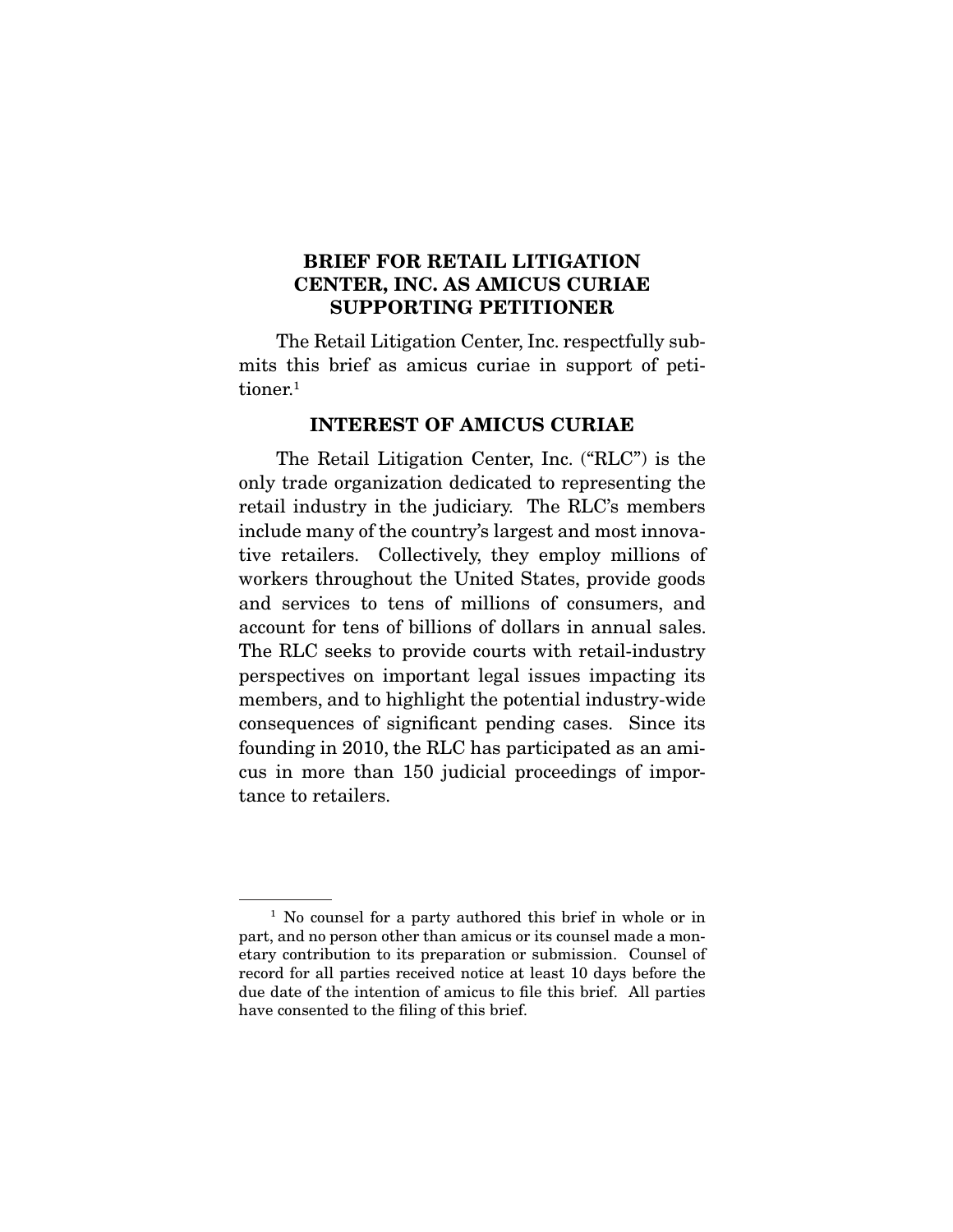The RLC and its members have a significant interest in the outcome of this case. The Ninth Circuit, in conflict with several other courts of appeals, adopted an impermissibly expansive interpretation of the "automatic telephone dialing system" ("ATDS") provision of the Telephone Consumer Protection Act ("TCPA"). The overwhelming majority of the RLC's members communicate with their customers by phone and by text messages. Many are defendants in the more than 5,000 lawsuits filed under the TCPA in just the past few years, many of them by a limited number of law firms and self-described professional plaintiffs. The Ninth Circuit's decision thus subjects national retailers to contradictory judicial rulings and frustrates their ability to comply with the law. Retailers must choose between holding back on communications valued by consumers or exposing themselves to rampant litigation under the TCPA. Accordingly, the RLC and its members have a strong interest in the Court's intervention in this case.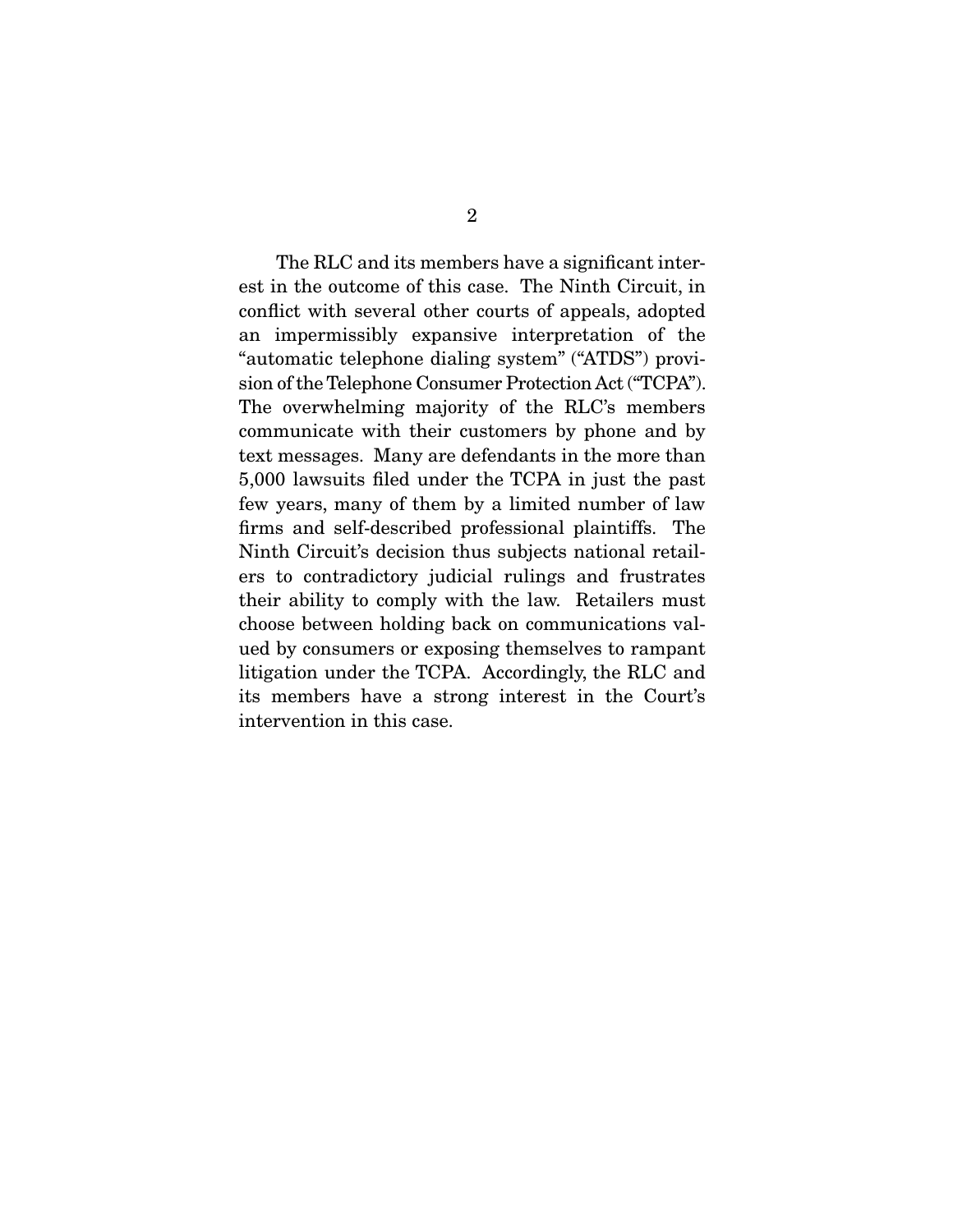### INTRODUCTION AND SUMMARY OF ARGUMENT

When Congress enacted the TCPA in 1991, it made clear that "[i]ndividuals' privacy rights, public safety interests, and commercial freedoms of speech and trade must be balanced in a way that protects the privacy of individuals and permits legitimate telemarketing practices." Telephone Consumer Protection Act of 1991, Pub. L. No. 102-243, § 2(9), 105 Stat. 2394, 2394. The Ninth Circuit has dramatically upended that balance by adopting an overly broad interpretation of the statute that makes every smartphone-carrying American a potential TCPA violator. For this reason alone, the Court should grant review.

 But this Court's intervention is also necessary because the Ninth Circuit has departed from the view of sister circuits. That leaves the TCPA liability of defendants to the happenstance of a recipient's physical location when a call or text sent using conventional technology is received. If the recipient is at her home in Philadelphia, there will be no violation under the Third Circuit's interpretation of the statute. But if that text arrives after she gets off a plane to visit Los Angeles, TCPA liability and statutory damages could follow. Or if that same person takes a cross-country road trip, the TCPA's applicability to her texts will toggle on and off depending on which judicial district she is in upon receipt. Since March 2018, 38 district court decisions have adopted the Third Circuit's view of ATDSs, while 28 district court rulings have gone the Ninth Circuit's way. Alexis Kramer, *Facebook Robocall*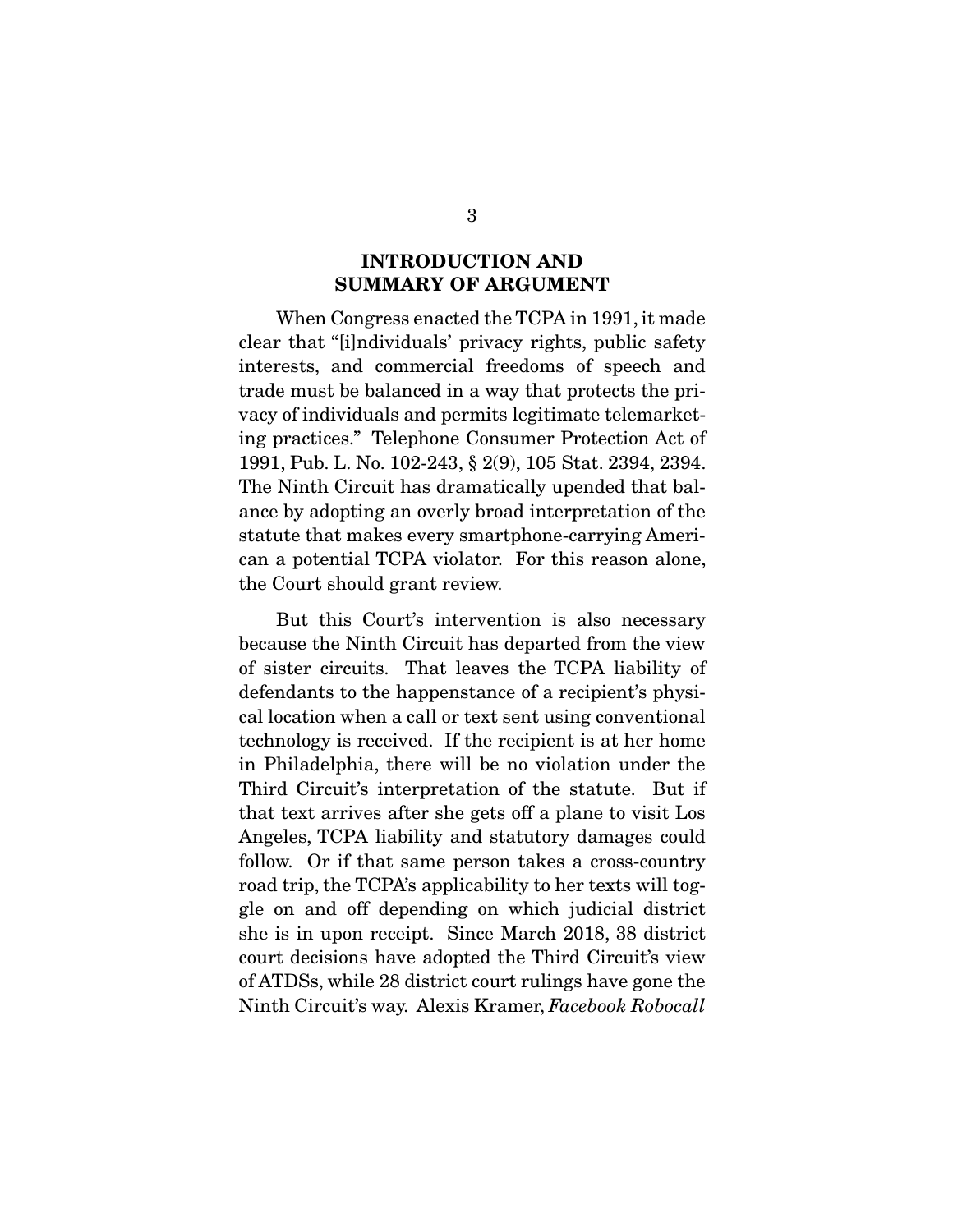#### *Case Gives Justices Shot to Define Autodialer*, Bloomberg L. (Oct. 28, 2019); *see* Pet. 32-33.

 All of this puts conscientious retailers trying to follow the law in an impossible position. Both the Ninth Circuit's approach, and the significant uncertainty that now exists on the breadth of the statute, will chill common customer communications that are far removed from the harassing telemarketing practices that motivated the TCPA's enactment. That hurts *customers*, who may be deprived of communications they want and need. Order confirmations, appointment reminders, shipping and delivery notifications, and prescription refill reminders are all potentially subject to TCPA liability under the Ninth Circuit's overbroad definition of an ATDS.

 This Court should grant certiorari on both questions presented in the petition. The RLC agrees with petitioner that the TCPA's prohibition on calls made using an ATDS violates the First Amendment and that the Ninth Circuit's approach to severability was wrong. But this brief focuses on the statutoryinterpretation question posed by the petition's second question presented and the practical adverse impact on consumers and retailers of leaving the Ninth Circuit's decision uncorrected.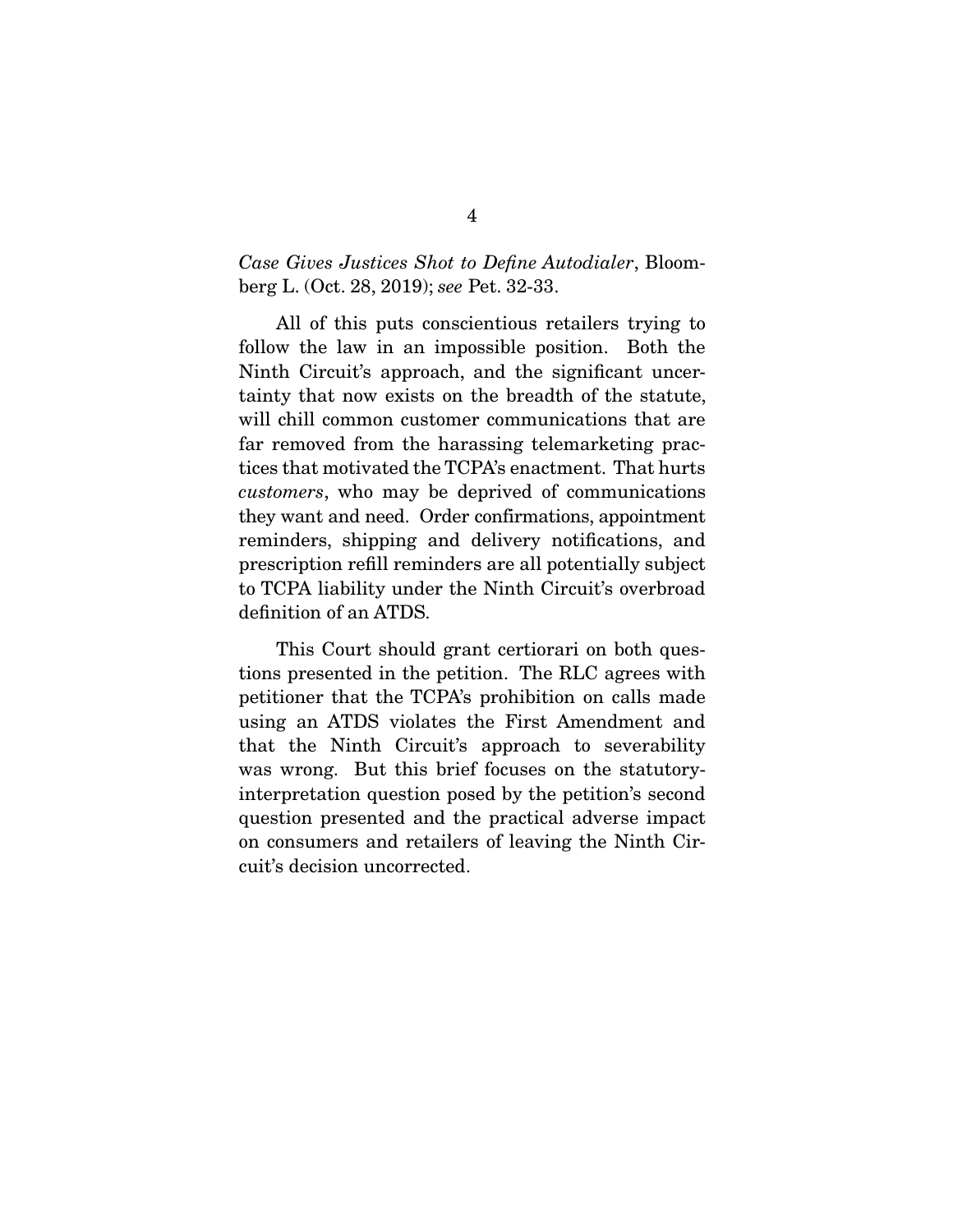#### ARGUMENT

## I. THE NINTH CIRCUIT'S ERRONEOUS DEF-INITION OF AN ATDS WILL HAVE SIGNIF-ICANT ADVERSE CONSEQUENCES

The Ninth Circuit's erroneous and overbroad interpretation of the statutory ATDS definition will sweep valuable consumer communications into the TCPA's liability net. Defendants will face significant liability for trying to provide their customers with information that has no relation to the kind of indiscriminate marketing messages that motivated the TCPA's passage. As a result, transmission of information that consumers want and need will inevitably be chilled.

 These adverse consequences flow from the central role that the definition of an ATDS plays in the TCPA's liability scheme. The TCPA generally makes it unlawful "to make any call \* \* \* using any automatic telephone dialing system" to any cellular telephone.  $47$  U.S.C. §  $227(b)(1)(A).<sup>2</sup>$  That prohibition excepts only "call[s] made for emergency purposes," calls "made with the prior express consent of the called party," and calls "made solely to collect a debt owed to or guaranteed by the United States." *Ibid.* The TCPA in turn defines an ATDS as "equipment which has the capacity—(A) to store or produce telephone numbers to be called, using a random or sequential number generator; and (B) to dial such numbers." *Id.*  $\S 227(a)(1)$ .

<sup>2</sup> Under Ninth Circuit precedent, "a text message is a 'call' within the meaning of the TCPA." *Satterfield v. Simon & Schuster, Inc.*, 569 F.3d 946, 952 (9th Cir. 2009); *see* Pet. App. 3.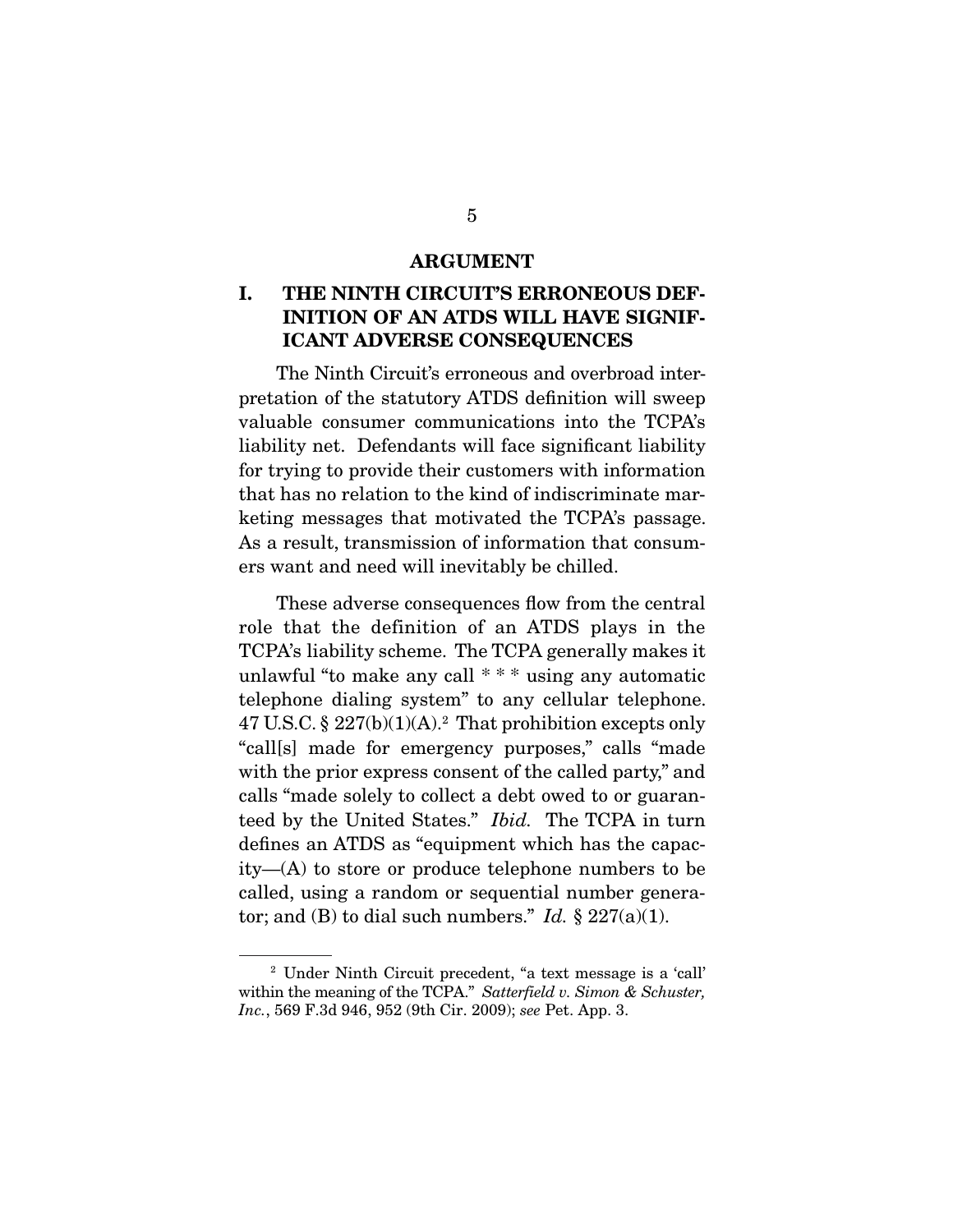6

 The Ninth Circuit here read that ATDS definition to include any device that "merely ha[s] the capacity to 'store numbers to be called' and 'to dial such numbers automatically.'" Pet. App. 6 (quoting *Marks v. Crunch*) *San Diego, LLC*, 904 F.3d 1041, 1053 (9th Cir. 2018)). As described below, that conclusion misreads the statute, and the TCPA's consent defense does not mitigate the error.

 But we start by discussing the tremendous practical harm triggered by the Ninth Circuit's reading of the statute. Countless communications on which Americans rely begin with "stor[ing] numbers to be called" and "dial[ing] such numbers automatically." The Ninth Circuit has transformed all of them into potential TCPA violations. That makes this Court's intervention critical.

#### A. Mobile Communications With Consumers Are Ubiquitous In Daily Life

Calls and texts to consumers from businesses and other organizations are an integral part of our daily routines. Those communications necessarily involve storing and automatically dialing mobile numbers. Consider a week in the life of a hypothetical consumer named Claire:

• On Monday, Claire wakes up to an automated text from her son's school, informing her of a delayed opening due to snow. *E.g.*, Sidwell Friends School, *Snow, Inclement Weather, and Emergency Policy* (Aug. 2, 2019), https://www.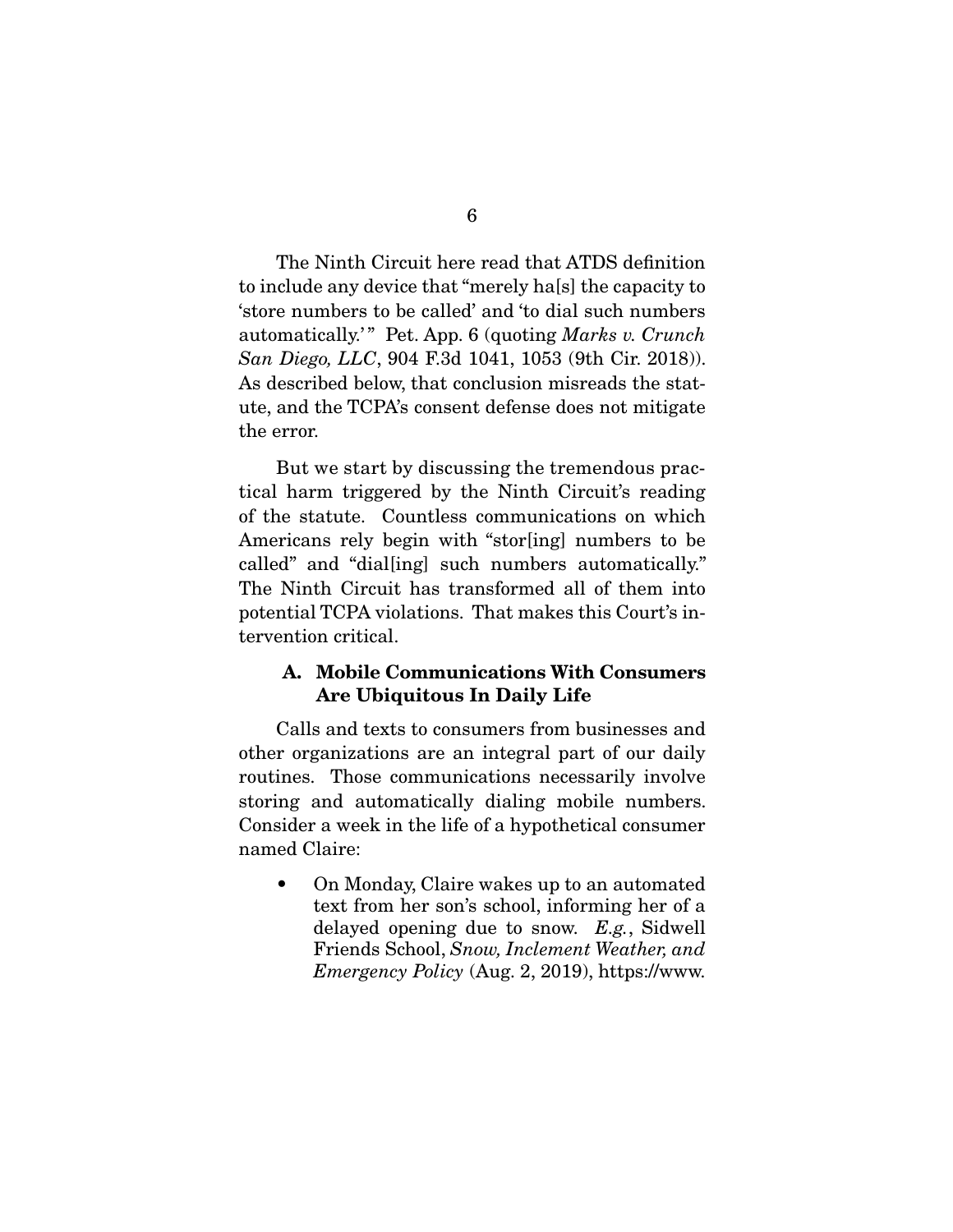sidwell.edu/posts-tags/~board/communityhandbook.

- On her way to work Tuesday, Claire orders a coffee to pick up. The coffee shop's mobile app automatically texts her as part of its twofactor authentication process, which requires her to enter a code sent to her mobile phone to access her account. *E.g.*, Starbucks, *How Do I Enroll in 2-Factor Authentication?*, https:// customerservice.starbucks.com/app/answers/ detail/a\_id/6180/kw/2%20factor%20authentication (last updated Sept. 15, 2019); *see* Pet. App. 49 (describing Facebook's two-factor authentication system).
- Later that morning, Claire receives automated texts from a store, her salon, and her son's doctor, all reminding her of upcoming appointments. *See, e.g.*, Apple, *Genius Bar*, https://www.apple.com/retail/geniusbar (last visited Nov. 19, 2019).
- While on her lunch break Wednesday, Claire receives an automated text confirming her order of a gift for her friend, providing tracking information for the shipment, telling her how many loyalty points she earned, and notifying her of an upcoming sale. *E.g.*, Macy's, *How Can I Sign Up for Delivery Text Notifications?*, https://www.customerservice-macys.com/app/ answers/list/c/3 (last visited Nov. 19, 2019); Jo-Ann Fabric and Craft Stores, *JoAnn2Go Messages*, https://www.joann.com/sms-terms. html (last visited Nov. 19, 2019).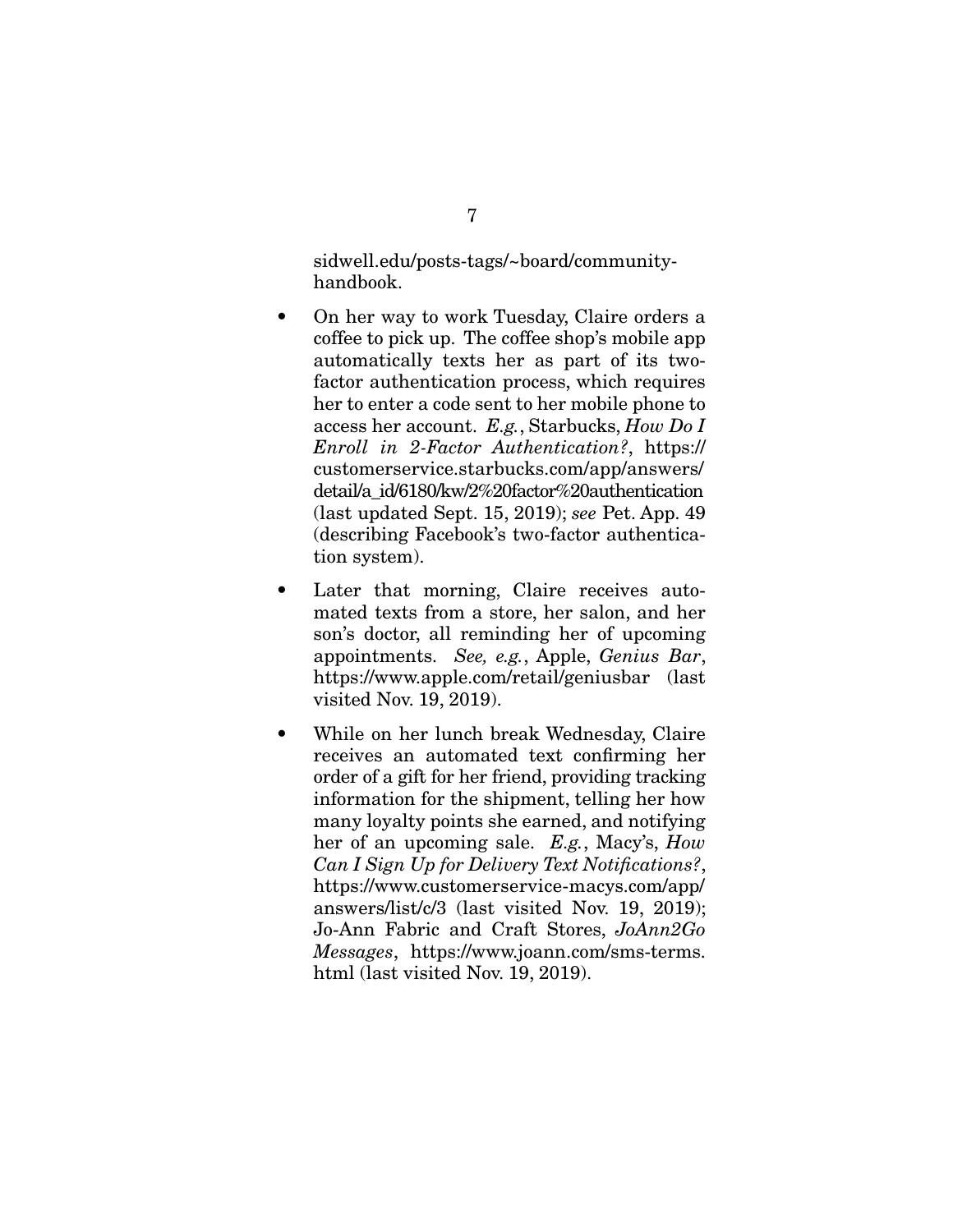- That afternoon, Facebook automatically texts Claire that a new device is attempting to access her account. She does not recognize the device, so she changes her password and secures her account using the instructions in the notification. *See* Pet. App. 5.
- Thursday evening, just before she leaves work, Claire receives an automatic text from her pharmacy, reminding her to refill a prescription and notifying her that another prescription is ready for pickup. *E.g.*, CVS Pharmacy, *Pharmacy Text Alerts*, https://www.cvs.com/mobilecvs/text (last visited Nov. 19, 2019).
- As she arrives at a restaurant for dinner Friday night, Claire receives an automated text informing her that her table is ready. *E.g.*, OpenTable, *Texting Diners on the Waitlist*, https://support.opentable.com/s/article/Waitlist-Texting-1505261476830?language=en\_US (last visited Nov. 19, 2019).
- Late that evening, Claire receives an automated text from her bank about suspected unauthorized use of her account. *E.g.*, Bank of America, *Set Up Custom Alerts*, https://www. bankofamerica.com/online-banking/mobile-andonline-banking-features/manage-alerts (last visited Nov. 19, 2019).

#### B. The Ninth Circuit's Interpretation Will Discourage Communications Consumers Want

Congress did "not intend for th[e] restriction" on calls using an ATDS "to be a barrier to the normal,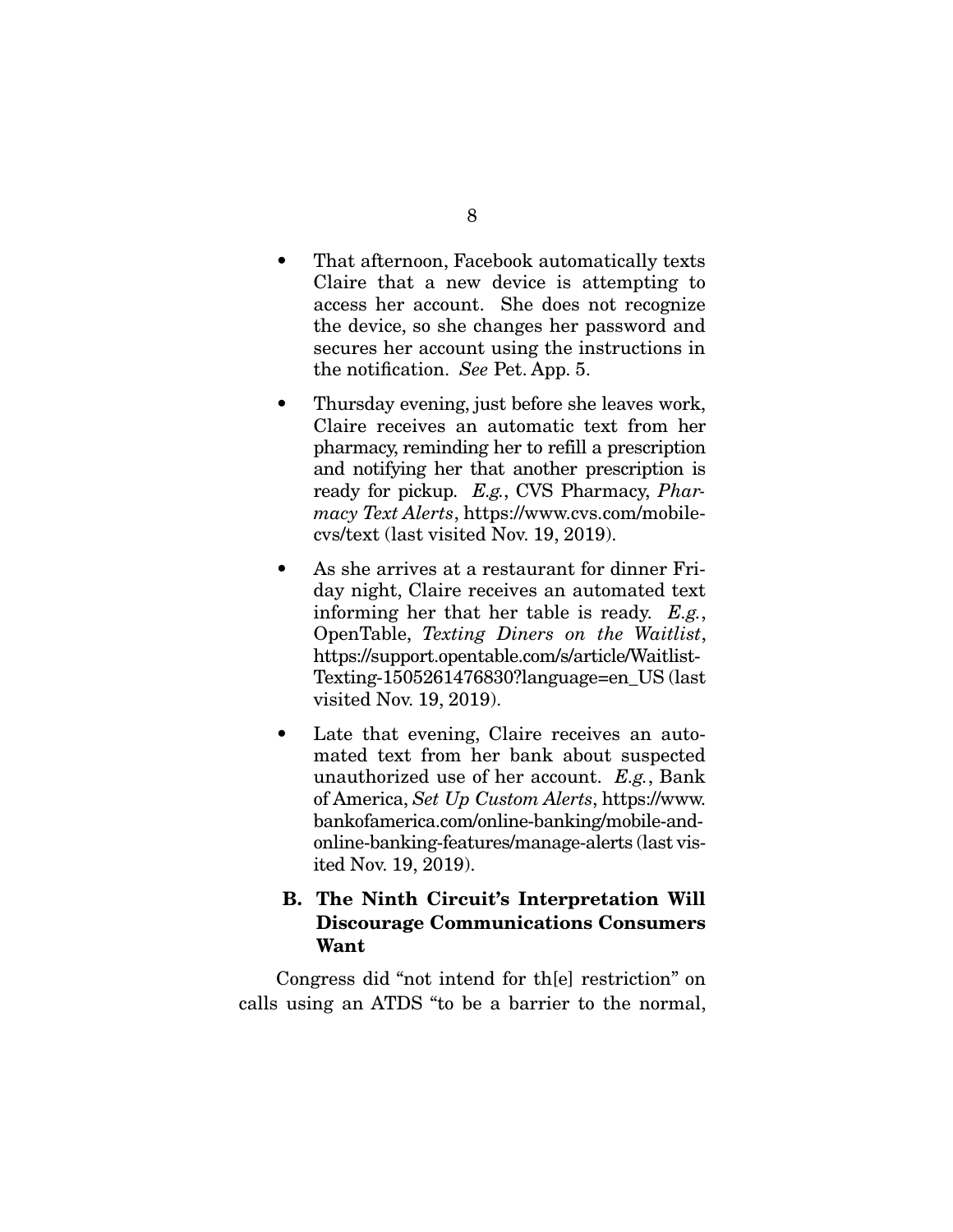expected or desired communications between businesses and their customers." H.R. Rep. No. 102-317, at 17 (1991). Yet the Ninth Circuit's decision will do exactly that—it will discourage beneficial communications that consumers want and expect. As Claire's week makes clear, many retailers (and other businesses and organizations) interact with consumers in ways that involve "stor[ing] numbers to be called" and "dial[ing] such numbers." *Marks*, 904 F.3d at 1052. The Ninth Circuit's decision means that each of these communications violates the TCPA unless the recipient has provided prior express consent. *See* 47 U.S.C.  $\S 227(b)(1)(A)$ . Critically, however, the consent defense often fails to protect businesses that, reasonably and in good faith, believe their intended recipient has consented to receive communications.

 It is more common than this Court might expect for a consumer to provide her mobile phone number to a business with consent to be contacted, but for the consented-to calls or texts to be received by someone else. Occasionally this occurs because the consumer mistakenly provided the wrong number. More frequently, it happens because the original owner who consented to contact at that number recycles her physical phone, and the phone number is reassigned to another person. The latter scenario is increasingly common: "[M]illions of wireless numbers are reassigned each year." *ACA Int'l v. FCC*, 885 F.3d 687, 705 (D.C. Cir. 2018).

 Critically, retailers have no way to know that the phone number in their database—once owned by a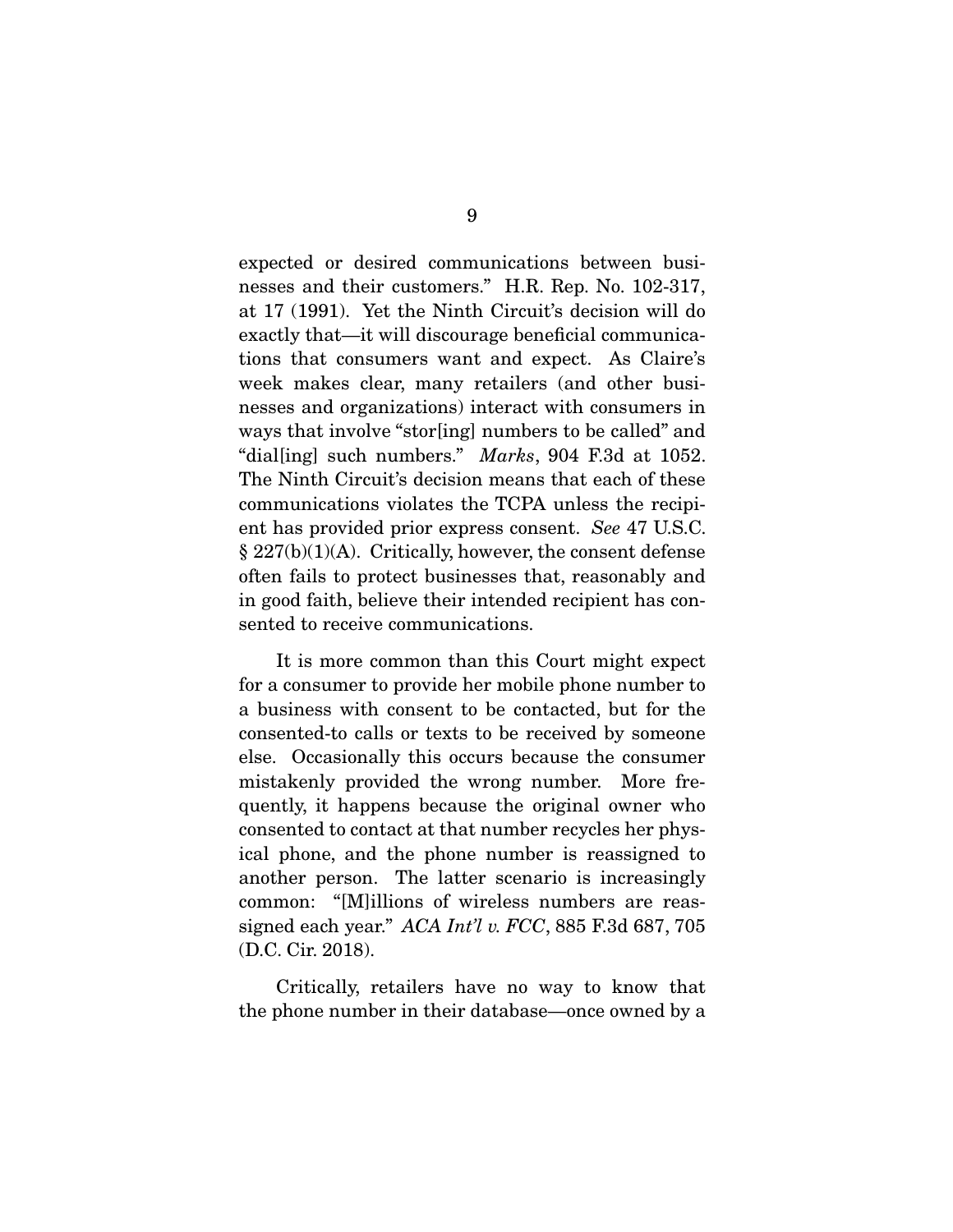consumer who legitimately consented to receiving texts from the retailer—was reassigned by the cellular provider. Indeed, professional plaintiffs—and their lawyers—are intentionally exploiting that information gap regarding wrong or recycled numbers to bring suit. *Rules and Regulations Implementing the Telephone Consumer Protection Act of 1991*, 30 FCC Rcd. 7961, 8091 (2015) ("*2015 FCC Order*") (O'Rielly, Comm'r, dissenting in part and approving in part); *see id.* at 8073 (Pai, Comm'r, dissenting). The Ninth Circuit's sweeping definition of an ATDS exacerbates this problem. It means that securing consent can be insufficient to protect even the most conscientious retailer from massive liability unless the retailer decides to forgo all texts, even those that are truly valued by the majority of consumers like Claire.

### C. The Ninth Circuit's Decision Will Spur Even More Abusive TCPA Litigation

It is no idle assertion that the Ninth Circuit's overbroad interpretation of the ATDS definition will also generate even more abusive TCPA class actions and settlement demands, with little concomitant benefit to consumers.

 When Congress enacted the TCPA in 1991, it intended to allow individual consumers to recover small sums in small claims courts without the assistance of lawyers. *See* 137 Cong. Rec. 30,821 (1991) (statement of Sen. Hollings) ("Small claims court or a similar court would allow the consumer to appear before the court without an attorney."). Accordingly,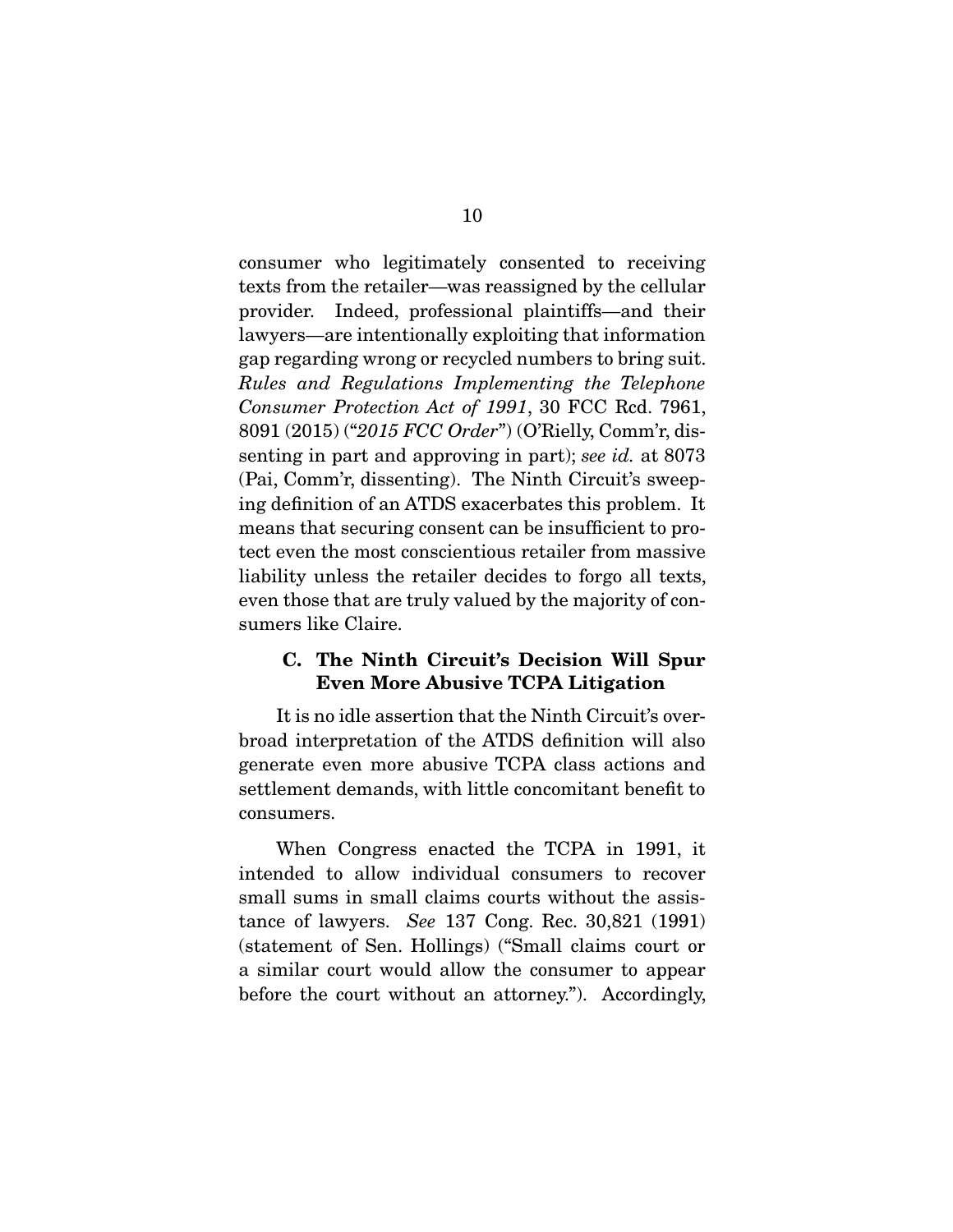the TCPA provides statutory damages of \$500 for each violation, and up to three times that amount for willful violations. 47 U.S.C. § 227(b)(3)(B); *see* 137 Cong. Rec. 30,821 ("The amount of damages in this legislation is set to be fair to both the consumer and the telemarketer.").

 But what was originally meant to be a shield for consumers has now become a sword for lawyers. Indeed, "the TCPA has become the poster child for lawsuit abuse, with the number of TCPA cases filed each year skyrocketing from 14 in 2008 to 1,908 in the first nine months of 2014." *2015 FCC Order*, 30 FCC Rcd. at 8073 (Pai, Comm'r, dissenting). Nearly 5,000 new TCPA actions were filed in 2016 alone, a significant increase from the 14 actions filed in 2008. Web-Recon LLC, *2016 Year in Review: FDCPA Down, FCRA & TCPA Up* (Jan. 24, 2017), https://webrecon.com/ 2016-year-in-review-fdcpa-down-fcra-tcpa-up; *see* U.S. Chamber Inst. for Legal Reform, *TCPA Litigation Sprawl: A Study of the Sources and Targets of Recent TCPA Lawsuits* 3 (Aug. 2017). And businesses receive an untold number of demand letters threatening classwide litigation in the absence of quick individual settlements. *See* Petition of SUMOTEXT Corp. for Expedited Clarification or, in the Alternative, Declaratory Ruling, CG Docket No. 02-278, at 4-6 (FCC Sept. 3, 2015); *see also Coopers & Lybrand v. Livesay*, 437 U.S. 463, 476 (1978); *Brodsky v. HumanaDental Ins. Co.*, 910 F.3d 285, 291 (7th Cir. 2018) ("The consequences for a firm that violates the TCPA can be dire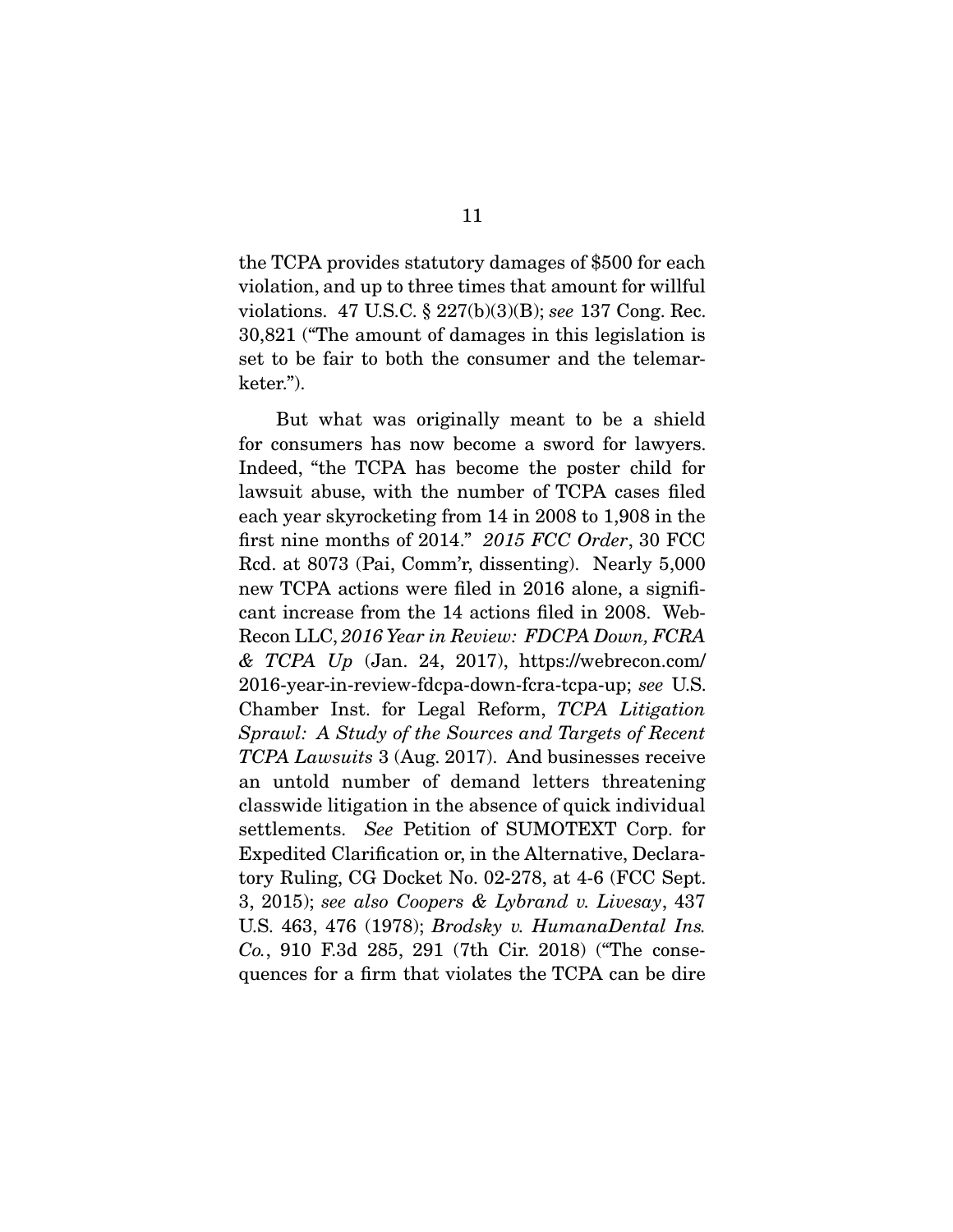when it is facing not just a single aggrieved person, but a class.").

 Much litigation under the TCPA is brought by professional plaintiffs and counsel who specialize in manufacturing and magnifying potential liability. *Bridgeview Health Care Ctr., Ltd. v. Clark*, 816 F.3d 935, 941 (7th Cir. 2016) (observing that TCPA litigation "has blossomed into a national cash cow for plaintiff's attorneys" (internal quotation marks omitted)). The tactics used by these firms run the gamut:

- Buying dozens of cell phones and requesting area codes for regions where debt collection calls are common. *See Stoops v. Wells Fargo Bank, N.A.*, 197 F. Supp. 3d 782, 798-99, 801 (W.D. Pa. 2016).
- Hiring staff to log calls in order to file hundreds of suits. *See Kinder v. Allied Interstate, Inc.*, No. E047086, 2010 WL 2993958, at \*1 (Cal. Ct. App. Aug. 2, 2010).
- Porting a repeating digit phone number from a landline to a cell phone and making hundreds of thousands of dollars as a result. *See* Tr. of Hr'g on Pl.'s Standing at 12:3-5, *Konopca v. FDS Bank*, No. 15-cv-1547 (D.N.J. Feb. 16, 2016), ECF No. 56.
- Asking law firm employees to text "JOIN" to unknown company numbers. SUMOTEXT Petition, *supra*, at 4-6.
- Circumventing the opt-out mechanism of retail text message programs in order to revoke consent in a deliberately ineffective manner.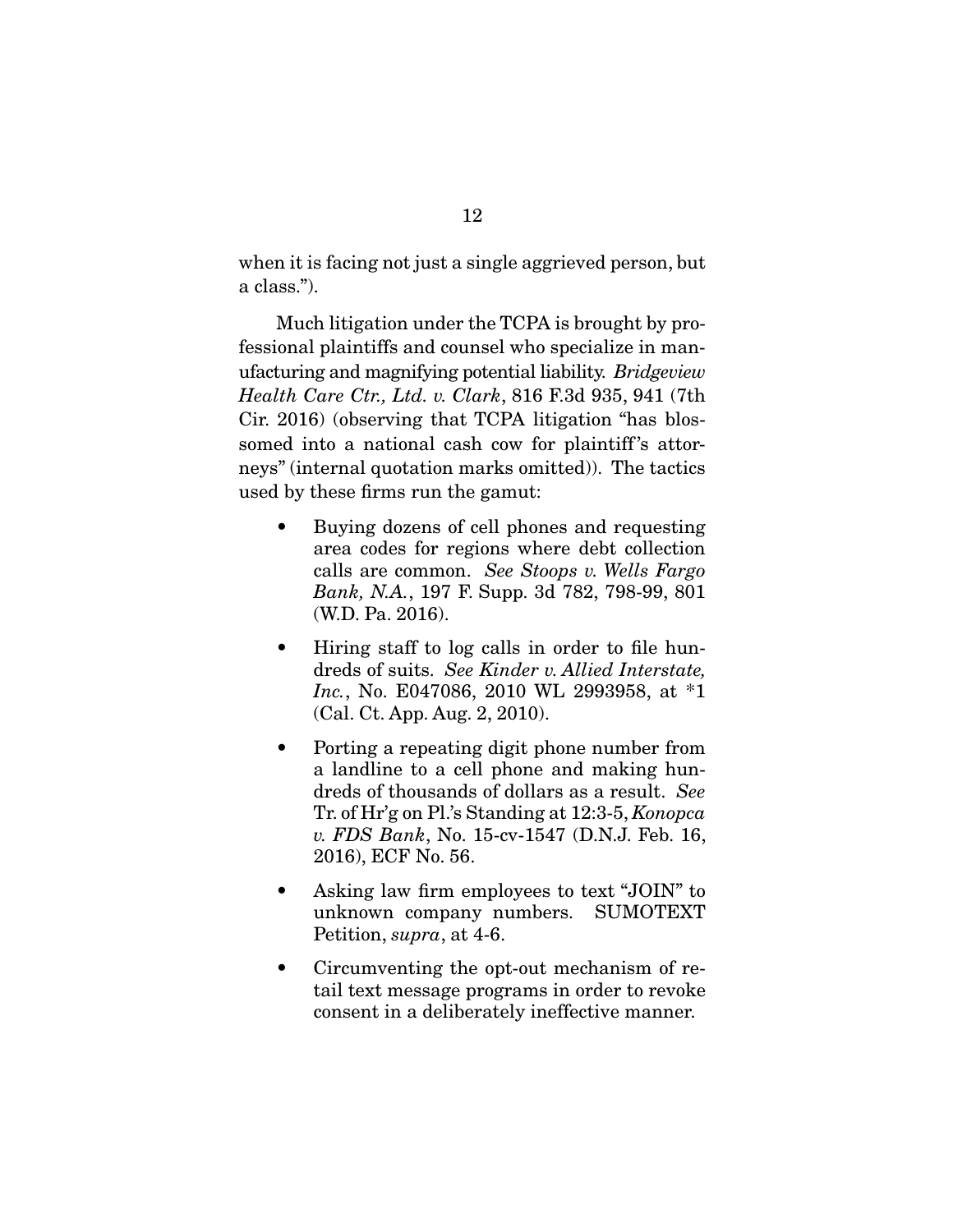- Lawyers questionably soliciting clients. *See, e.g.*, *C-Mart, Inc. v. Metro. Life Ins. Co.*, No. 13-cv-80561, 2014 WL 12300313, at \*1 (S.D. Fla. July 14, 2014).
- Teaching classes on how to sue telemarketers. *See Morris v. UnitedHealthcare Ins. Co.*, No. 15-cv-638, 2016 WL 7115973, at \*6 (E.D. Tex. Nov. 9, 2016).

 In one instructive example, a plaintiff boasted that she had purchased no fewer than 35 cell phones for the sole purpose of attracting calls that she could convert into lucrative TCPA claims. *Stoops*, 197 F. Supp. 3d at 798-99, 801. She made a point of choosing area codes in economically depressed areas with the hope that this would result in more frequent debt collection calls. *Id.* at 799. According to her deposition testimony, she transported her shoebox full of cell phones and call logs with her at all times, even on vacations, as part of her TCPA business:

- Q. Why do you have so many cell phone numbers?
- A. I have a business suing offenders of the TCPA \* \* \* . It's what I do.
- Q. So you're specifically buying these cell phones in order to manufacture a TCPA? In order to bring a TCPA lawsuit.
- A. Yeah.

*Id.* at 788, 798-99; *see also* Jessica Karmasek, *Filing TCPA Lawsuits: 'It's What I Do,' Says Professional Plaintiff with 35 Cell Phones*, Forbes (Aug. 25, 2016),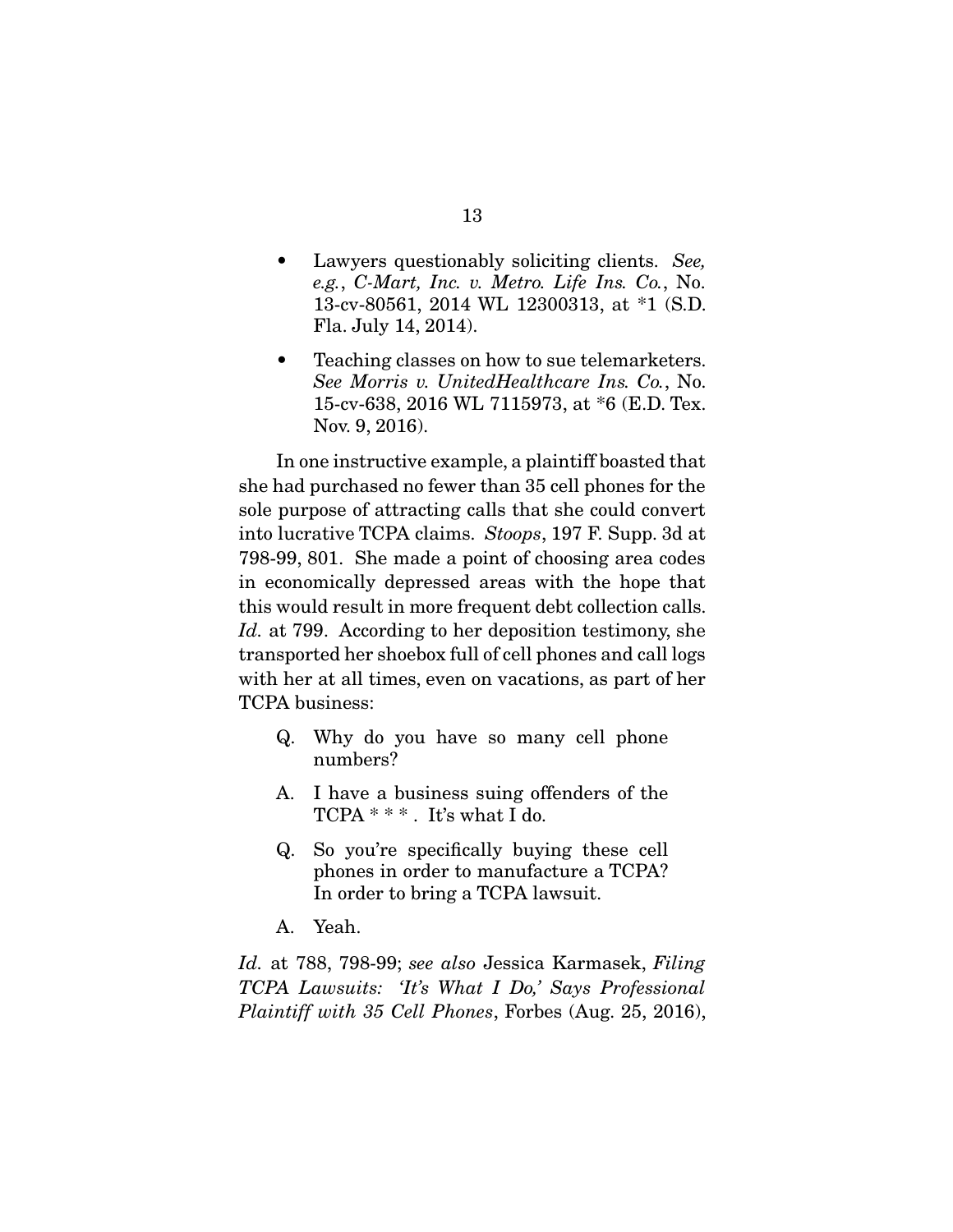https://www.forbes.com/sites/legalnewsline/2016/08/25/ filing-tcpa-lawsuits-its-what-i-do-says-professionalplaintiff-with-35-cell-phones.

 Rather than seeking to redress the genuine consumer grievances the TCPA was enacted to address in the age of unwanted dinnertime phone calls, these lawsuits are built solely to extract money from businesses. Not only do aggressive professional plaintiffs extract significant sums, but the plaintiffs' attorneys fare well too. "Among TCPA classes filed in 2010 or later, 21 have settled for \$10 million or more, 16 for \$15 million or more, and nine for \$30 million or more." Stuart L. Pardau, *Good Intentions and the Road to Regulatory Hell: How the TCPA Went from Consumer Protection Statute to Litigation Nightmare*, 2018 U. Ill. J.L. Tech. & Pol'y 313, 322. But "[a]s of late 2016, the average recovery for members of TCPA classes was \$4.12, while the average take-home for TCPA plaintiffs' lawyer, by contrast, was \$2.4 million." *Ibid.* 

In combination, the Ninth Circuit's sweeping definition of an ATDS and the information gap exploited by plaintiffs around wrong and recycled numbers means that securing consent can be insufficient to protect even the most conscientious retailer from TCPA liability. Where the Ninth Circuit's definition of an ATDS controls, the only way for businesses to avoid liability from those who would use the statute for their monetary gain is not to send communications that are truly valued by the vast majority of consumers like Claire. That result does not benefit consumers. Patients could run out of medicine or miss doctor's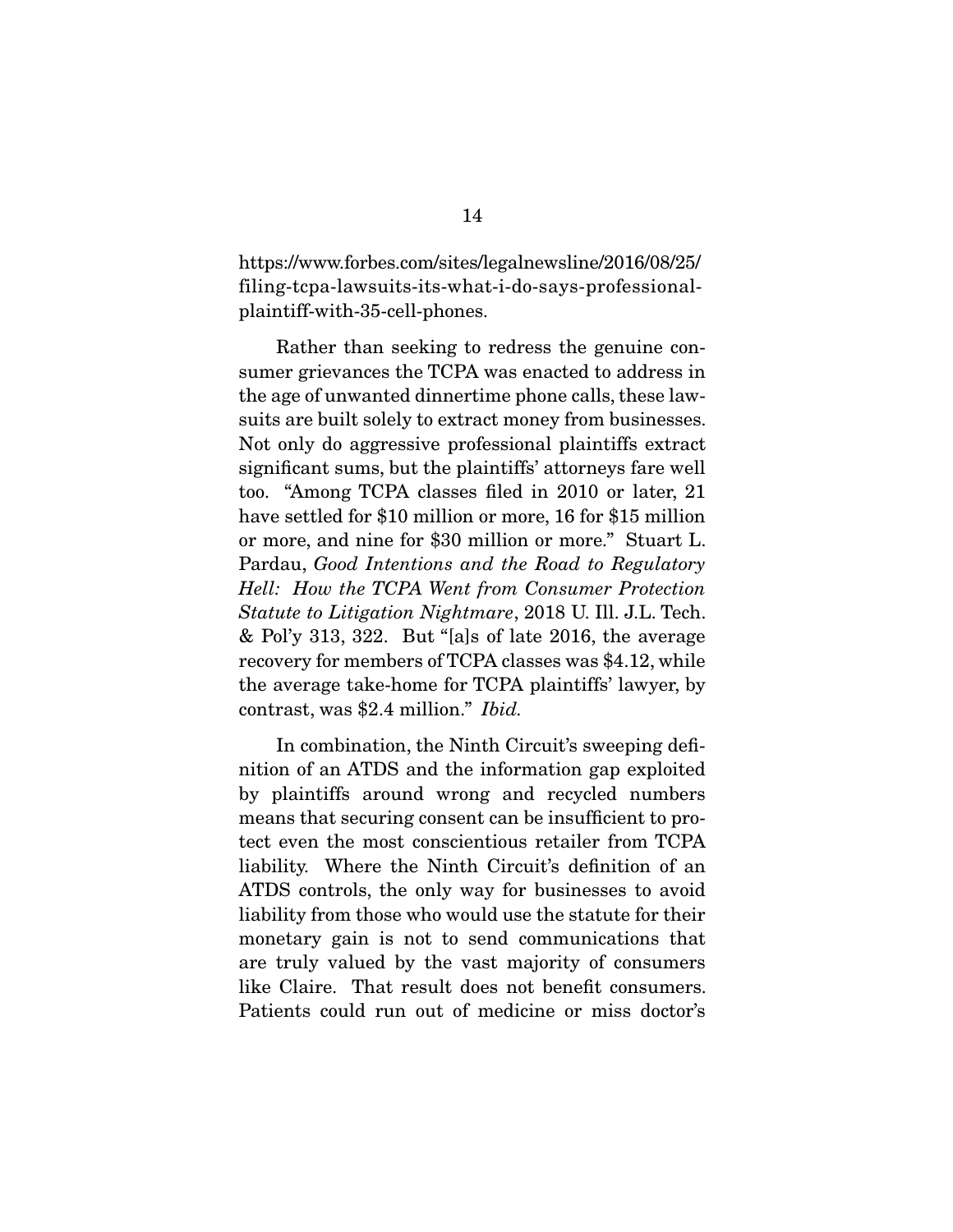appointments; retail customers might not receive delivery notifications, earned discounts, or loyalty points; and credit card holders may not be notified of potential fraud. The Ninth Circuit's decision thus will harm the very consumers Congress enacted the TCPA to protect.

#### II. THE NINTH CIRCUIT'S INTERPRETATION OF AN ATDS IS WRONG

The Ninth Circuit's decision is as wrong as it is harmful.

 Again, the TCPA generally makes it unlawful "to make any call \*\*\* using any automatic telephone dialing system" to any cellular telephone. 47 U.S.C. § 227(b)(1)(A); *see id.* (exceptions only for "call[s] made for emergency purposes," calls "made with the prior express consent of the called party," and calls "made solely to collect a debt owed to or guaranteed by the United States"). The TCPA defines an ATDS as "equipment which has the capacity— $(A)$  to store or produce telephone numbers to be called, using a random or sequential number generator; and (B) to dial such numbers." *Id.* § 227(a)(1).

 As the Third Circuit has correctly held, this text unambiguously requires that both "stor[ing] \* \* \* telephone numbers to be called" *and* "produc[ing] telephone numbers to be called" must be performed "using a random or sequential number generator" to fall within the statutory definition. *Dominguez v. Yahoo, Inc.*, 894 F.3d 116, 121 (3d Cir. 2018). Thus, an ATDS must be capable of "generating random or sequential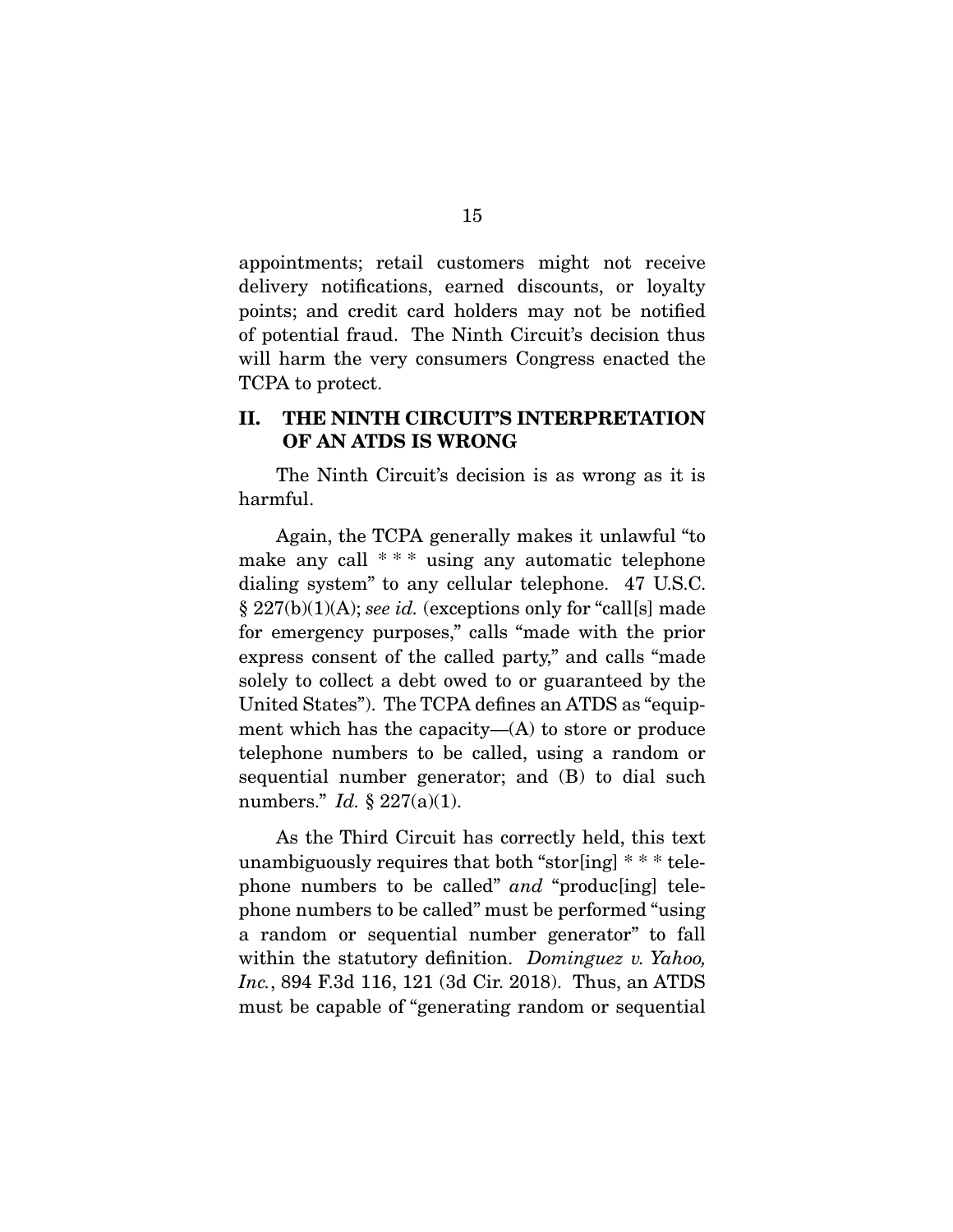telephone numbers and dialing those numbers." *Ibid.* Equipment that merely makes calls to a predetermined list of stored telephone numbers—rather than a list of numbers generated randomly or sequentially is not an ATDS. That means a retailer or other responsible business texting a curated list of customer telephone numbers will not run afoul of the statute.

 The Third Circuit's interpretation—reading "using a random or sequential number generator" to modify "produce" *and* "store"—is supported by longstanding rules of statutory construction. Under the punctuation canon, a qualifying phrase separated from its antecedents by a comma generally applies to all antecedents, not just the immediately preceding one. *See* Antonin Scalia & Bryan A. Garner, Reading Law: The Interpretation of Legal Texts 161-62 (2012); *see also Cyan, Inc. v. Beaver Cty. Emps. Ret. Fund*, 138 S. Ct. 1061, 1077 (2018) (noting that "the most natural way to view [a] modifier" set off by a comma "is as applying to the entire preceding clause"). The same result would follow under the series-qualifier canon even if there were no comma. A "postpositive modifier normally applies to the entire series" when, as here, "there is a straightforward, parallel construction that involves all nouns or verbs in a series." Scalia & Garner, *supra*, at 147; *see Jama v. Immigration & Customs Enf 't*, 543 U.S. 335, 344 n.4 (2005). The phrase "using a random or sequential number generator" thus applies to *both* storing and producing.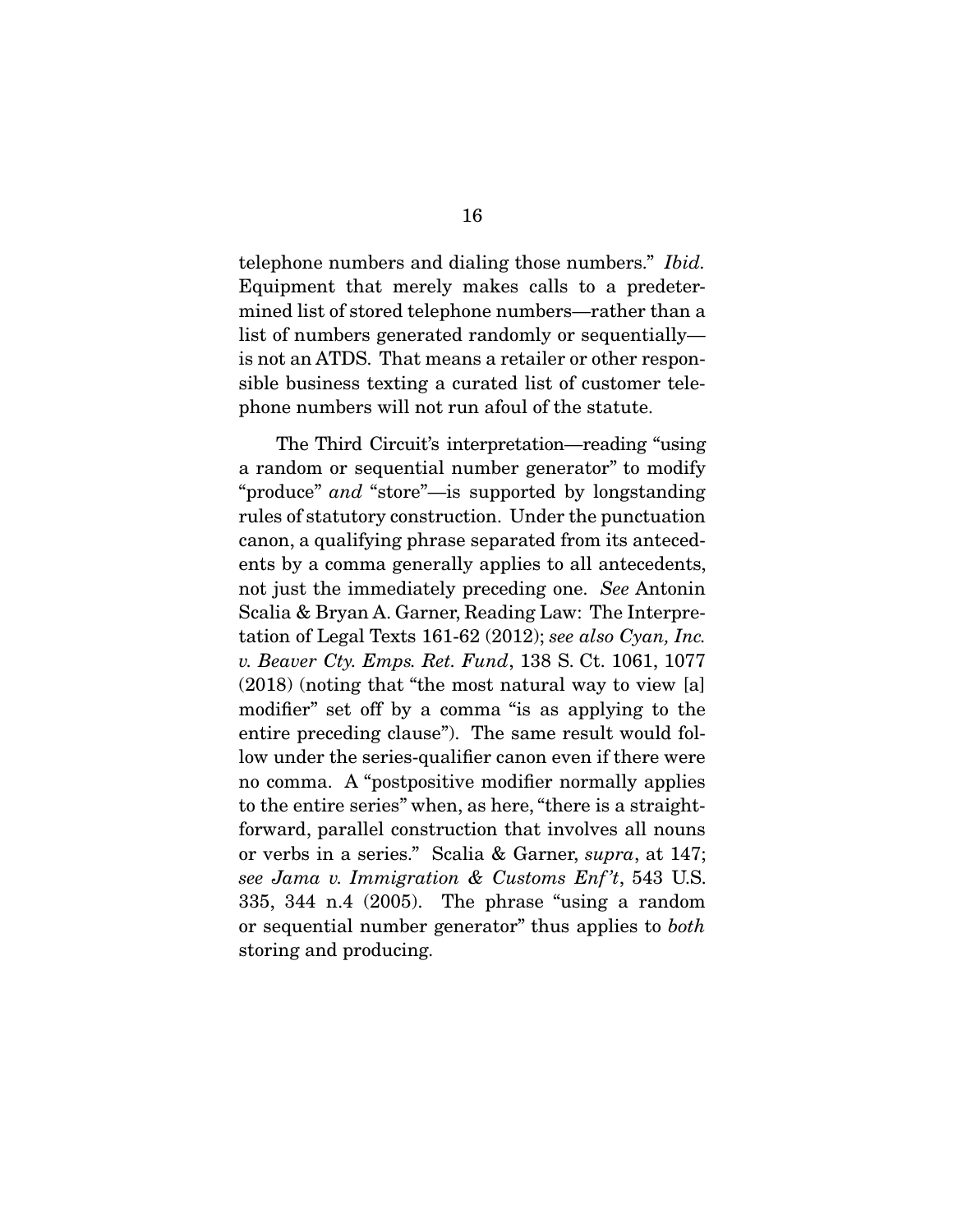### A. The Ninth Circuit Had No Basis For Disregarding Basic Rules Of Statutory Construction

The Ninth Circuit has left those longstanding statutory-construction principles behind. In an earlier case that laid the path followed by the court here, the Ninth Circuit read the statute to define an ATDS as "equipment which has the capacity— $(1)$  to store numbers to be called *or* (2) to produce numbers to be called, using a random or sequential number generator—and to dial such numbers." *Marks*, 904 F.3d at 1052 (emphasis added). The decision here reaffirmed that erroneous interpretation, concluding that "the adverbial phrase 'using a random or sequential number generator' modifies only the verb 'to produce,' and not the preceding verb, 'to store.'" Pet. App. 6. According to the Ninth Circuit, any equipment with the capacity both to "store" telephone numbers and to "dial" them is an ATDS. It need not include any "random or sequential number generator" at all.

 That interpretation "wrench[es] the rules of grammar." *Rowland v. Cal. Men's Colony*, 506 U.S. 194, 205 (1993). There is no basis to read "using a random or sequential number generator" as modifying "produce" but not "store." If Congress intended the result that "the postpositive modifier does not apply to each item," it would have "position[ed] it earlier." Scalia & Garner, *supra*, at 149. That is, Congress would have defined an ATDS as equipment with the capacity "to store, or produce using a random or sequential number generator, telephone numbers to be called." But "[t]hat, of course,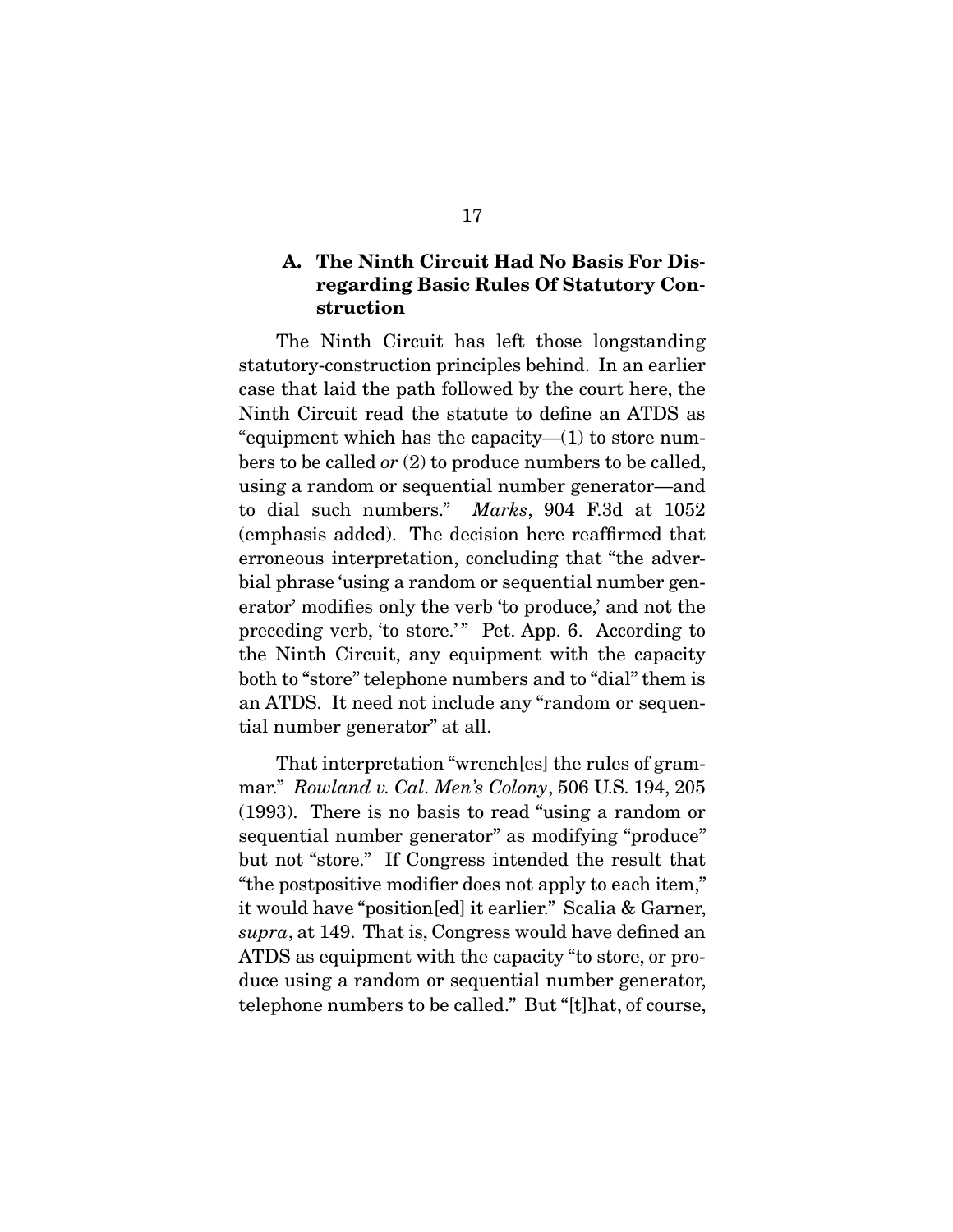is not what Congress wrote." *Doe v. Chao*, 540 U.S. 614, 621 n.2 (2004).

 None of the Ninth Circuit's justifications for departing from the statutory text's plain meaning is persuasive.

 1. The Ninth Circuit perceived a "linguistic problem" with the Third Circuit's contrary interpretation: "[I]t is unclear how a number can be *stored* (as opposed to *produced*) using a random or sequential number generator." *Marks*, 904 F.3d at 1052 n.8 (internal quotation marks omitted). The Third Circuit's reading, the Ninth Circuit believed, "fail[ed] to make sense of the statutory language without reading additional words into the statute." *Id.* at 1050.

 Contrary to the Ninth Circuit's belief, the Third Circuit's construction presents no such problem. "[T]o store \* \* \* telephone numbers to be called, using a random or sequential number generator" contemplates the storing of telephone numbers that were randomly or sequentially generated. And Congress had good reason to define an ATDS to include equipment that can store—not just produce—randomly generated telephone numbers. The inclusion of "to store" ensures that callers cannot circumvent the statute by generating random numbers and then storing them to be automatically dialed later. Similarly, that phrase captures systems that generate random numbers on one device and then store them on a separate device capable of automatic dialing.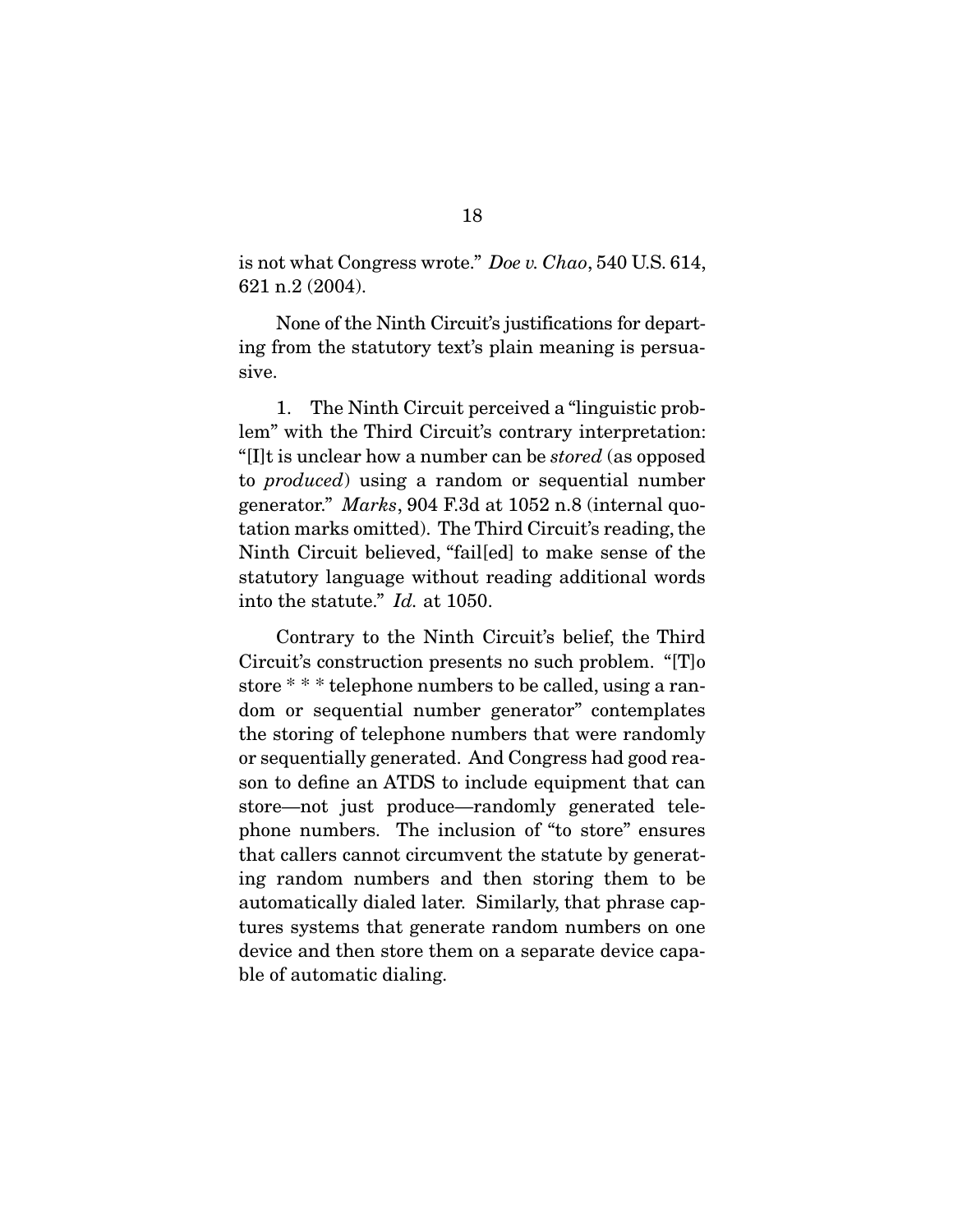2. The Ninth Circuit wrongly believed that its conclusion was "supported by provisions in the TCPA allowing an ATDS to call selected numbers." *Marks*, 904 F.3d at 1051. As noted before, the TCPA permits calls from an ATDS "with the prior express consent of the called party."  $47 \text{ U.S.C.} \$  $227(b)(1)(A)$ . And Congress's 2015 amendment to the TCPA exempts calls from an ATDS "made solely to collect a debt owed to or guaranteed by the United States." *Id.* § 227(b)(1)(A)(iii). The Ninth Circuit thought those defenses presuppose that an ATDS is "not limited to dialing wholly random or sequential blocks of numbers, but could be configured to dial a curated list." *Marks*, 904 F.3d at 1051 n.7. In other words, the court reasoned that the Third Circuit's interpretation—that an ATDS must be capable of generating random or sequential telephone numbers—would render superfluous the TCPA's consent and government-debt defenses, both of which assume the caller is trying to reach a known individual.

 Contrary to the Ninth Circuit's view, the consent and government-debt defenses have meaning even if, as the Third Circuit held, both "stor[ing]" and "produc[ing]" must be performed "using a random or sequential number generator." For one thing, under Ninth Circuit precedent, an ATDS "need *not* actually store, produce, or call randomly or sequentially generated telephone numbers, it need only have the *capacity* to do it." *Satterfield*, 569 F.3d at 951 (emphases added). According to that pre-existing Ninth Circuit precedent, *all* calls using an ATDS violate the TCPA, even calls made to a curated list created without use of random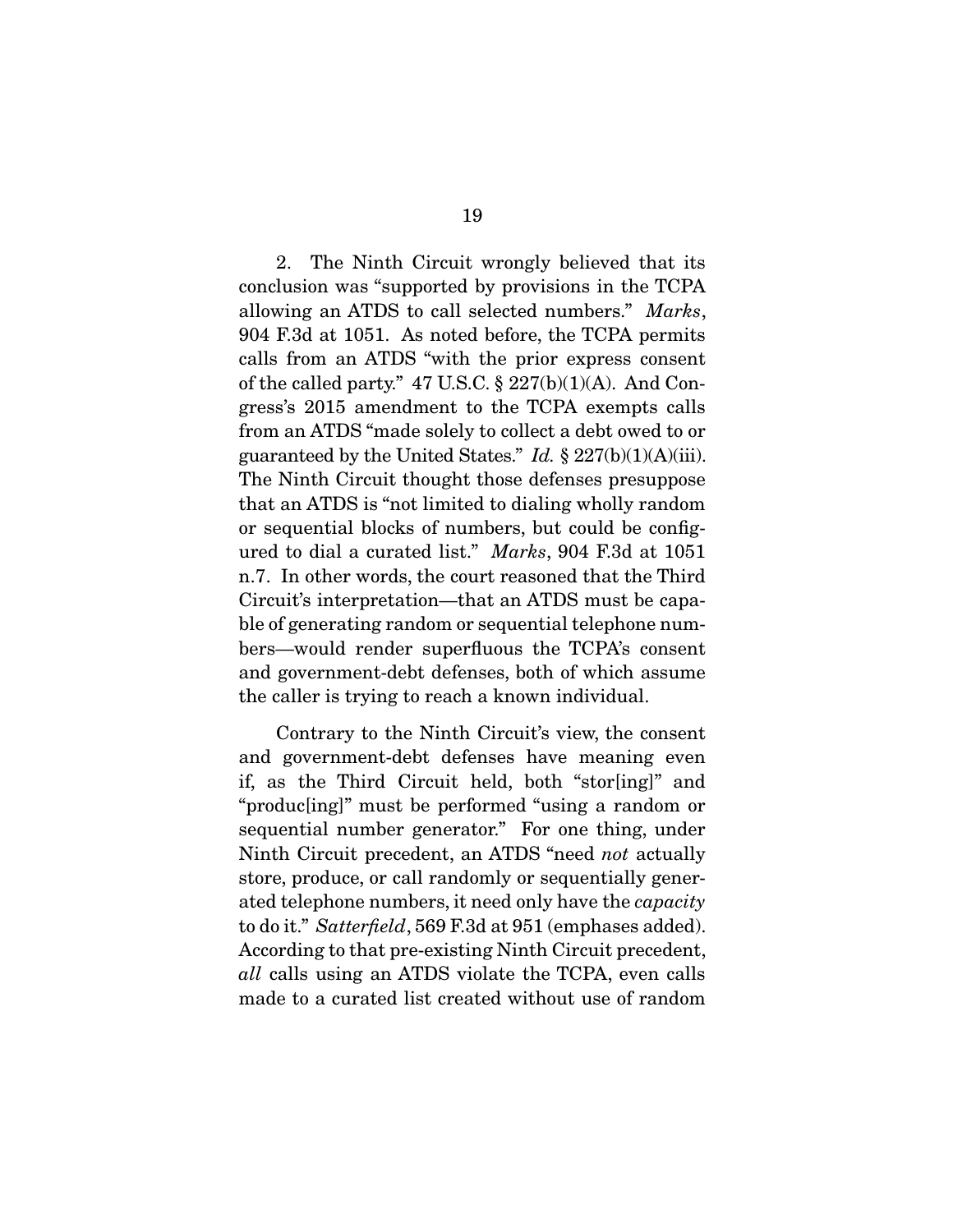or sequential number generation. *Ibid.*; *see Meyer v. Portfolio Recovery Assocs., LLC*, 707 F.3d 1036, 1043 (9th Cir. 2012).3 That means the defenses would not be rendered superfluous if equipment must be able to generate random or sequential numbers to qualify as an ATDS—the defenses would apply to calls made by that equipment but not using those particular features.

 The Ninth Circuit also disregarded the fact that the TCPA provision prohibiting calls to cell phones using an ATDS separately prohibits calls to cell phones using "an artificial or prerecorded voice." 47 U.S.C.  $§ 227(b)(1)(A)$ . Whether or not these defenses applied to ATDS calls, they thus would remain relevant to calls with artificial or prerecorded voice messages. This again shows that the Ninth Circuit's concern about superfluity was misplaced.

 3. The Ninth Circuit believed that its conclusion was supported by Congress's supposed acquiescence in the FCC's interpretation of an ATDS. According to the Ninth Circuit, "the FCC's prior orders interpreted this definition to include devices that could dial numbers from a stored list." *Marks*, 904 F.3d at 1052. Because

<sup>&</sup>lt;sup>3</sup> That conclusion is incorrect. The TCPA prohibits "mak[ing] any call  $**$  \* using any [ATDS]." 47 U.S.C. § 227(b)(1)(A). A call made without using the equipment's autodialing functionality is not "ma[de] \* \* \* using" an ATDS. *2015 FCC Order*, 30 FCC Rcd. at 8088 (O'Rielly, Comm'r, dissenting in part and approving in part) ("[T]he TCPA bars companies from using autodialers to 'make any call' subject to certain exceptions. This indicates that the equipment must, in fact, be used *as an autodialer* to make the calls."); *see ACA Int'l*, 885 F.3d at 703-04.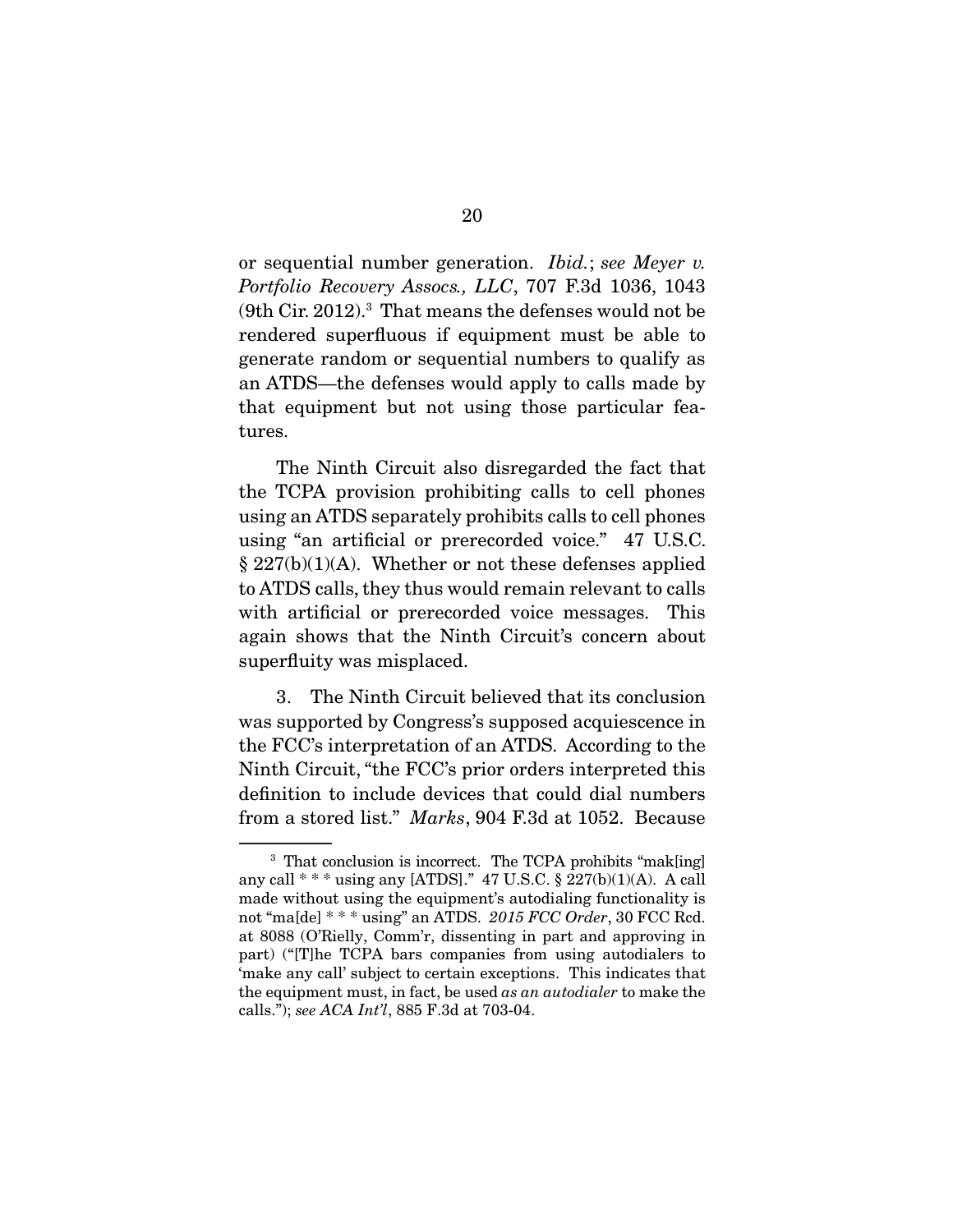Congress amended the TCPA but "left the definition of [an] ATDS untouched," the court inferred, "its decision not to amend the statutory definition of ATDS to overrule the FCC's interpretation suggests Congress gave the interpretation its tacit approval." *Ibid.*

 The Ninth Circuit's analysis is flawed on multiple counts. To start, "[c]ongressional inaction lacks persuasive significance because several equally tenable inferences may be drawn from such inaction." *Cent. Bank of Denver, N.A. v. First Interstate Bank of Denver, N.A.*, 511 U.S. 164, 187 (1994) (internal quotation marks omitted). In any event, this case is a strikingly poor candidate for finding congressional acquiescence. Contrary to the Ninth Circuit's suggestion, it was far from clear that the FCC actually interpreted the ATDS definition to include devices that could dial numbers from a stored list. Rather, as the D.C. Circuit has recognized, the FCC's prior orders "left significant uncertainty about the precise functions an autodialer must have the capacity to perform." *ACA Int'l*, 885 F.3d at 701. And the FCC's 2015 ruling similarly " 'offer[ed] no meaningful guidance' to affected parties in material respects on whether their equipment is subject to the statute's autodialer restrictions." *Ibid*. Indeed, the D.C. Circuit *invalidated* the FCC's prior interpretation because of the "uncertainty" over which interpretation the agency was adopting. *Id.* at 702-03. It would be remarkable to conclude that Congress had acquiesced in an agency construction so unclear as to be unlawful.

 4. The stunning sweep of the Ninth Circuit's interpretation confirms its error. That interpretation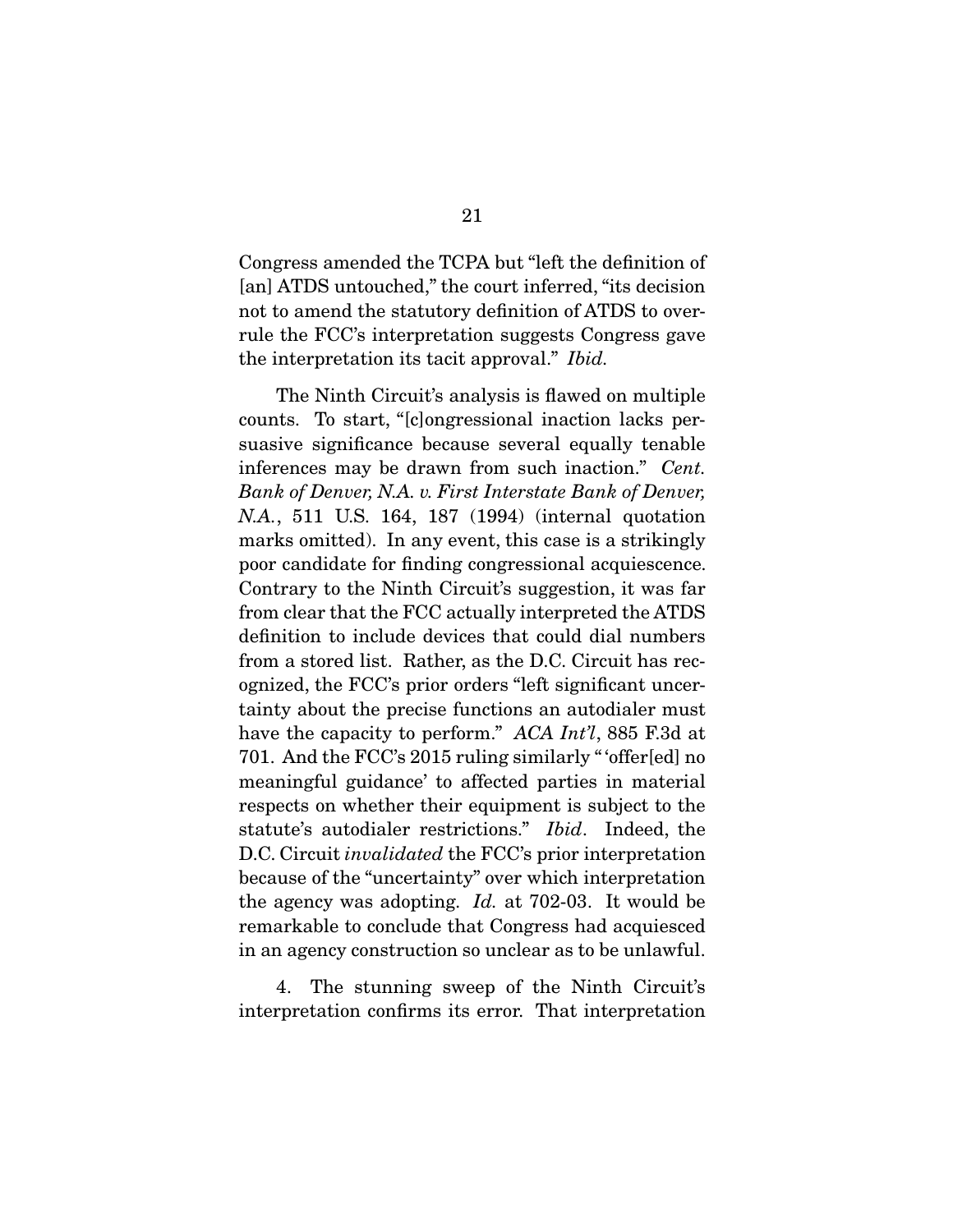would treat every smartphone as an ATDS—all such devices can "store numbers to be called" and "dial such numbers." *Marks*, 904 F.3d at 1052. Indeed, the Ninth Circuit candidly acknowledged that what it characterized as its "gloss on the statutory text" could "not avoid capturing smartphones." Pet. App. 8-9.

 But as the D.C. Circuit has explained, it simply cannot be that "every uninvited communication from a smartphone infringes federal law, and that nearly every American is a TCPA-violator-in-waiting, if not a violator-in-fact." *ACA Int'l*, 885 F.3d at 698. The D.C. Circuit rejected the FCC's interpretation of the ATDS definition for that precise reason, observing that "all smartphones, under the [FCC's] approach, meet the statutory definition of an autodialer." *Id.* at 697. That "anomalous outcome[ ]," the court reasoned, indicated that the agency's "interpretation of the statute's reach" was "unreasonable" and "impermissible." *Ibid.* "The TCPA cannot reasonably be read to render every smartphone an ATDS subject to the Act's restrictions, such that every smartphone user violates federal law whenever she makes a call or sends a text message without advance consent." *Ibid*. But the Ninth Circuit's reading here embraces the very same "anomalous outcome." For that reason as well, this Court's intervention is necessary.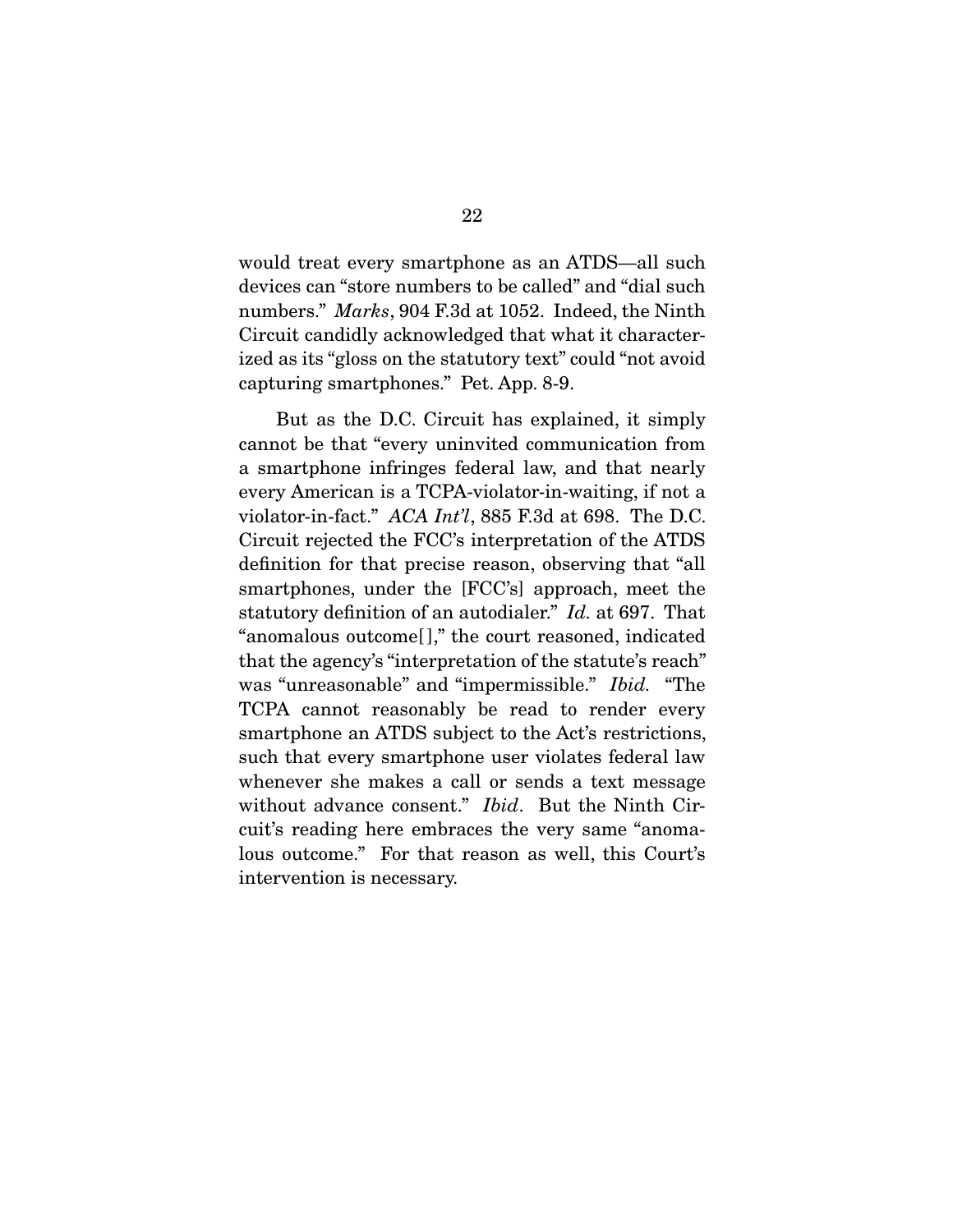#### B. The Ninth Circuit's Interpretation Is Inconsistent With The Legislative History Of The TCPA

Because the statutory text unambiguously forecloses the Ninth Circuit's interpretation, the Court's inquiry should end there. *Barnhart v. Sigmon Coal Co.*, 534 U.S. 438, 450 (2002). To the extent it is relevant, though, the legislative history of the TCPA confirms that the Ninth Circuit's reading of the ATDS definition is significantly broader than Congress intended. That history underscores that Congress was specifically concerned with random and sequential dialing of telephone numbers, not with the innocuous practice of merely storing numbers to be dialed.

 Tellingly, the only part of the legislative history specifically discussing the ATDS definition refers just to random or sequential dialing. The section of the House Report under the heading "automatic dialing systems" observed that "[i]n recent years a growing number of telemarketers have begun using automatic dialing systems to increase their number of customer contacts." H.R. Rep. No. 102-317, at 10. After describing the number of calls made using automatic dialing systems, the report continued: "Telemarketers often program their systems to dial *sequential blocks of telephone numbers*, which have included those of emergency and public service organizations, as well as unlisted telephone numbers." *Ibid.* (emphasis added). That section does not even mention calls to stored lists of numbers or calls targeted to specific individuals.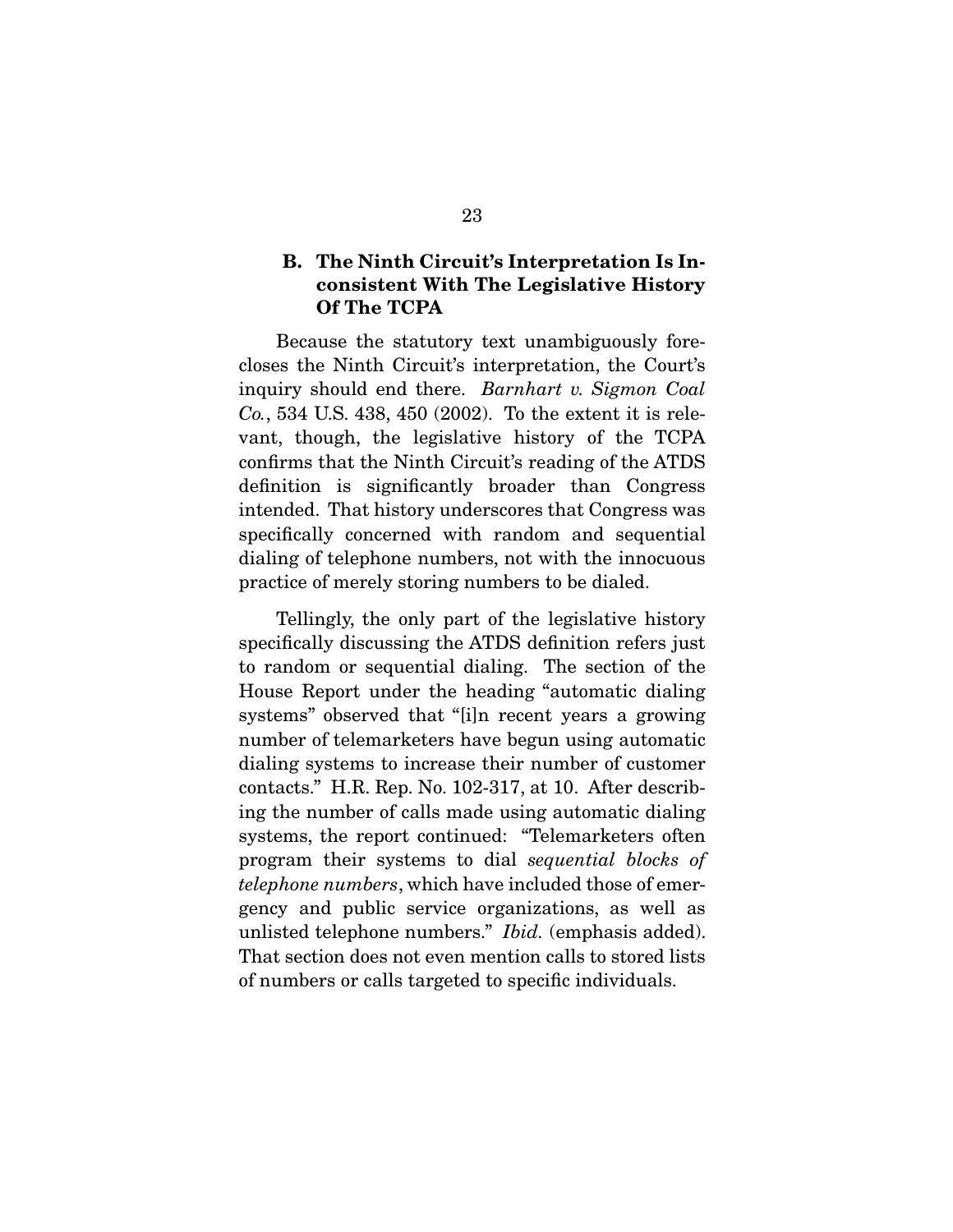The legislative history's discussion of the harms the TCPA was meant to combat likewise focused on random and sequential dialing. For instance, the Senate Report cited complaints that "some automatic dialers will dial numbers *in sequence*, thereby tying up all the lines of a business and preventing any outgoing calls." S. Rep. No. 102-178, at 2 (1991) (emphasis added). Similarly, the House Report explained that "dial[ing] sequential blocks of telephone numbers" can "include<sup>[]</sup> those of emergency and public service" organizations." H.R. Rep. No. 102-317, at 10. This can be "potentially dangerous" in an emergency, the House Report emphasized, because "automatic dialing systems can 'seize' a recipient's telephone line and not release it until the prerecorded message is played, even when the called party hangs up." *Ibid.*

### C. The Ninth Circuit's Interpretation Raises Serious First Amendment Concerns

Given the statutory text and legislative history, there is only one reasonable interpretation of the ATDS definition: an ATDS must be capable of generating random or sequential numbers. But even if the Ninth Circuit's construction were not foreclosed, it would render the TCPA's prohibition of calls using an ATDS unconstitutionally overbroad. Settled principles of constitutional avoidance thus provide yet another reason to reject the Ninth Circuit's impermissibly expansive interpretation.

 It is this Court's "settled policy to avoid an interpretation of a federal statute that engenders constitutional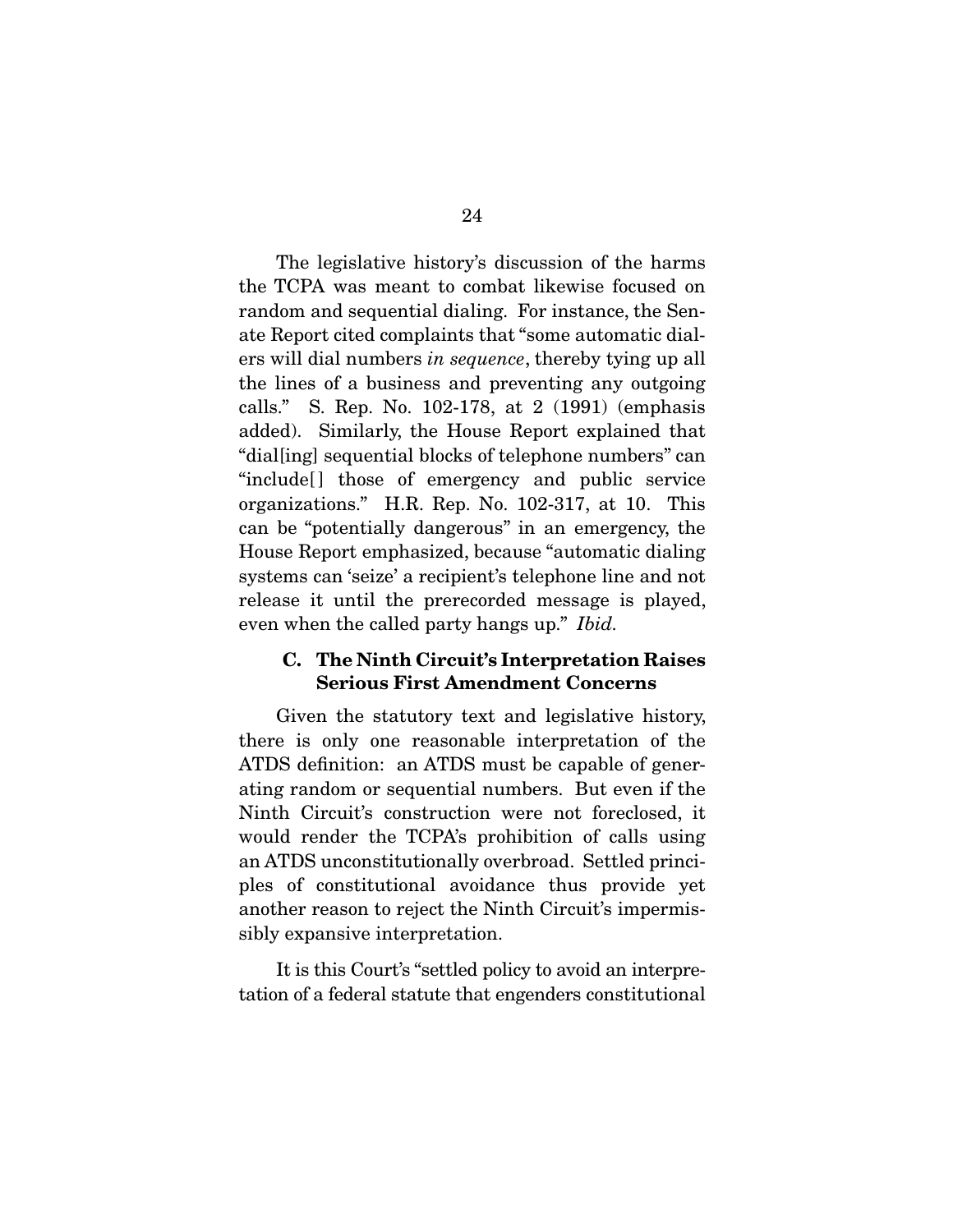issues if a reasonable alternative interpretation poses no constitutional question." *Gomez v. United States*, 490 U.S. 858, 864 (1989); *see, e.g.*, *Nielsen v. Preap*, 139 S. Ct. 954, 971 (2019). This principle applies with full force when the constitutional issues raised by one interpretation involve First Amendment overbreadth. *New York v. Ferber*, 458 U.S. 747, 769 n.24 (1982).

 That is the case here. The Ninth Circuit's interpretation of an ATDS would render the TCPA hopelessly overbroad, "burden[ing] substantially more speech than is necessary to further the government's legitimate interests." *Ward v. Rock Against Racism*, 491 U.S. 781, 799 (1989). Under the Ninth Circuit's reading, every smartphone is an ATDS, and every call or message from a smartphone violates the TCPA unless the recipient has given prior express consent. *See supra* pp. 19-22. As the D.C. Circuit recognized, "[i]f every smartphone qualifies as an ATDS, the statute's restrictions on autodialer calls assume an eye-popping sweep." *ACA Int'l*, 885 F.3d at 697. Such an interpretation would transform a law originally intended to address only specific kinds of telemarketing practices, *see* H.R. Rep. No. 102-317, at 6, "into one constraining hundreds of millions of everyday callers," *ACA Int'l*, 885 F.3d at 698. Indeed, the Third Circuit recognized that the position adopted by the Ninth Circuit would "raise<sup>[]</sup> the same concerns about the TCPA's breadth that the D.C. Circuit addressed in *ACA International*." *Dominguez*, 894 F.3d at 120-21. Even the Ninth Circuit in the decision below did not resist the conclusion that its interpretation "would not avoid capturing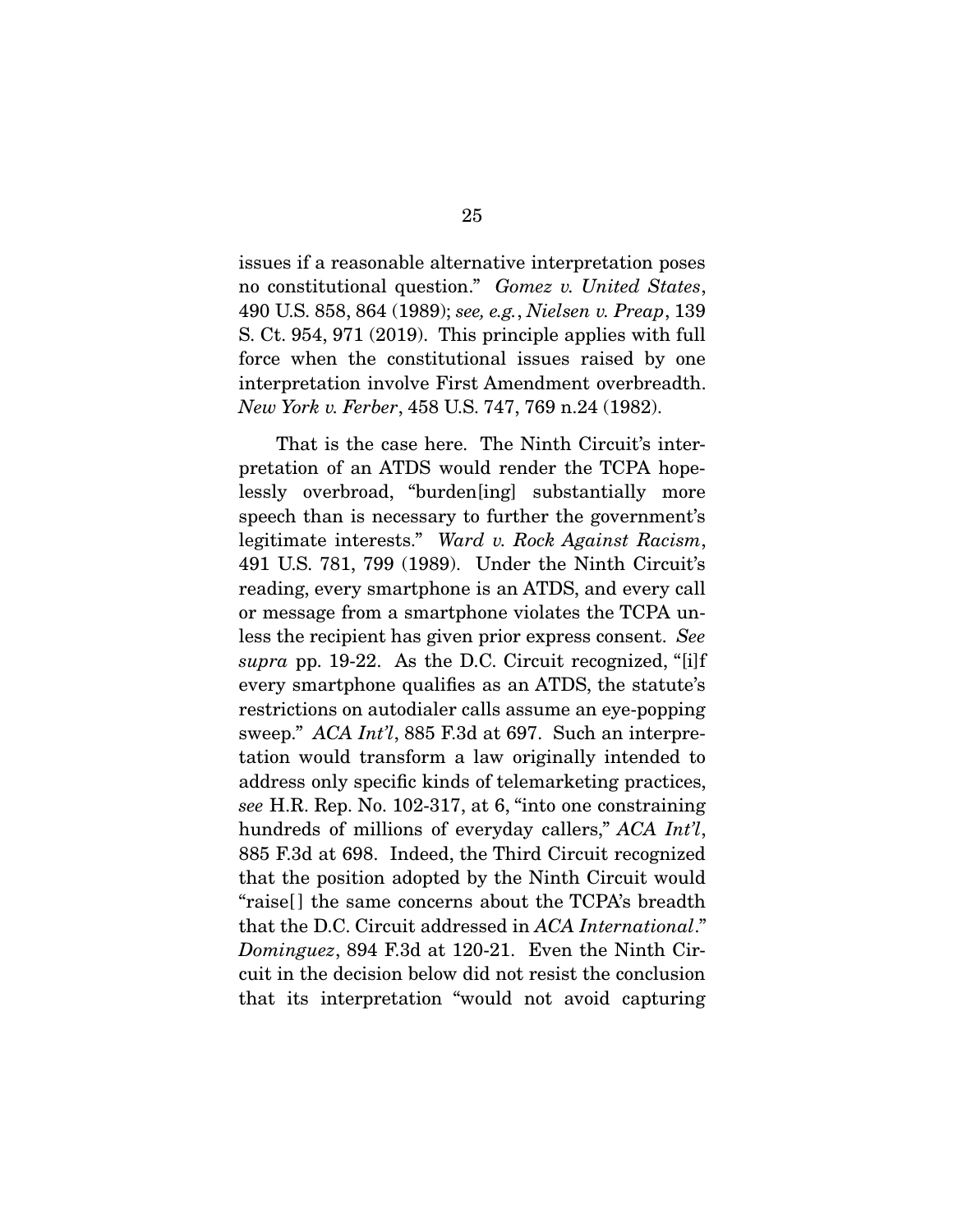smartphones." Pet. App. 9. The TCPA as interpreted by the Ninth Circuit plainly "prohibits a substantial amount of protected speech \* \* \* relative to the statute's plainly legitimate sweep." *United States v. Williams*, 553 U.S. 285, 292 (2008).

 The Ninth Circuit's interpretation thus presents serious First Amendment problems. To avoid these constitutional concerns, this Court should adopt the narrower (and correct) interpretation advanced by the Third Circuit: an ATDS must have the capacity to generate random or sequential telephone numbers. That interpretation avoids sweeping in communications from "the most ubiquitous type of phone equipment known." *ACA Int'l*, 885 F.3d at 698. And it still furthers Congress's legitimate interest in protecting consumers from particularly intrusive and potentially harmful calls.

\* \* \*

 The Court should grant certiorari to correct the Ninth Circuit's impermissibly expansive interpretation of an ATDS, prevent potential harm to consumers, and put a stop to counterproductive TCPA litigation unmoored from the statutory text and purpose.